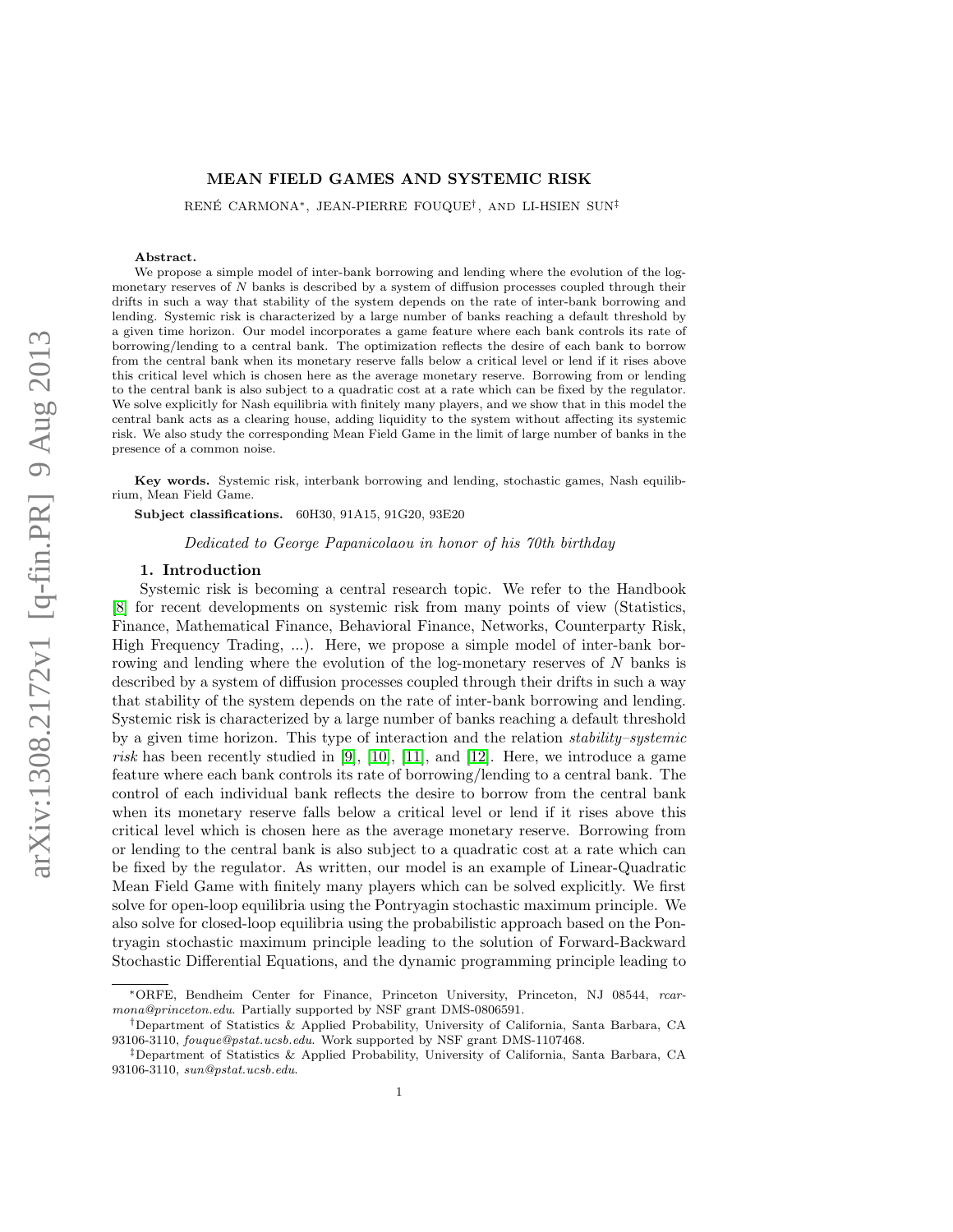the solution of Hamilton-Jacobi-Bellman partial differential equations. We also study the corresponding Mean Field Game in the limit of a large number of banks. Adding a game component to the model has a non-trivial effect on the stability of the system which our simple model enables to analyze. Our conclusion is that inter-bank borrowing and lending creates stability, this stability is enhanced by the possibility of borrowing and lending from a central bank which in our model appears as a clearing house providing additional liquidity, and systemic risk is described as a rare event with probability quantified by large deviation theory.

In the model discussed below, the diffusion processes  $X_t^i$  for  $i = 1, ..., N$  represent the log-monetary reserves of N banks lending to and borrowing from each other. The system is driven by  $N$  (possibly correlated) standard Brownian motions  $\widetilde{W}_t^i, i = 1, \cdots, N$  written as  $\widetilde{W}_t^i = \rho W_t^0 + \sqrt{1 - \rho^2} W_t^i$  where  $W_t^j, j = 0, 1, \cdots, N$  are independent standard Brownian motions,  $W_t^0$  being the *common noise*, and  $|\rho| \leq 1$ . The system starts at time  $t = 0$  from i.i.d. random variables  $X_0^i = \xi^i$  independent of the Brownian motions and such that  $\mathbb{E}(\xi^i) = 0$ . We assume that the diffusion coefficients are constant and identical, denoted by  $\sigma > 0$ . Our model of lending and borrowing consists in introducing an interaction through drift terms representing the rate at which bank i borrows from or lends to bank j. In this case, the rates are proportional to the difference in log-monetary reserves, and our model is:

<span id="page-1-2"></span>
$$
dX_t^i = \frac{a}{N} \sum_{j=1}^N (X_t^j - X_t^i) dt + \alpha_t^i dt + \sigma d\widetilde{W}_t^i, \quad i = 1, \dots, N,
$$
 (1.1)

where the overall rate of "mean-reversion"  $a/N$  has been normalized by the number of banks with  $a \geq 0$ . Bank i controls its rate of borrowing/lending to a central bank through the control rate  $\alpha_t^i$ . Using the notation

$$
\overline{X}_t = \frac{1}{N} \sum_{i=1}^N X_t^i,
$$

for the empirical mean, the dynamics can be rewritten in the mean field form:

<span id="page-1-0"></span>
$$
dX_t^i = \left[ a(\overline{X}_t - X_t^i) + \alpha_t^i \right] dt + \sigma d\widetilde{W}_t^i, \quad i = 1, \cdots, N. \tag{1.2}
$$

Bank  $i \in \{1, \dots, N\}$  controls its rate of lending and borrowing at time t by choosing the control  $\alpha_t^i$  in order to minimize

<span id="page-1-1"></span>
$$
J^{i}(\alpha^{1},\cdots,\alpha^{N}) = \mathbb{E}\left\{\int_{0}^{T} f_{i}(X_{t},\alpha_{t}^{i})dt + g_{i}(X_{T}^{i})\right\},
$$
\n(1.3)

where the running cost function  $f_i$  is defined by

$$
f_i(x, \alpha^i) = \left[\frac{1}{2}(\alpha^i)^2 - q\alpha^i(\overline{x} - x^i) + \frac{\epsilon}{2}(\overline{x} - x^i)^2\right],
$$
\n(1.4)

and the terminal cost function  $q_i$  by

<span id="page-1-3"></span>
$$
g_i(x) = \frac{c}{2} \left(\overline{x} - x^i\right)^2.
$$
 (1.5)

Notice that the running quadratic cost  $\frac{1}{2}(\alpha^i)^2$  has been normalized and that the effect of the parameter  $q > 0$  is to control the *incentive* to borrowing or lending: the bank i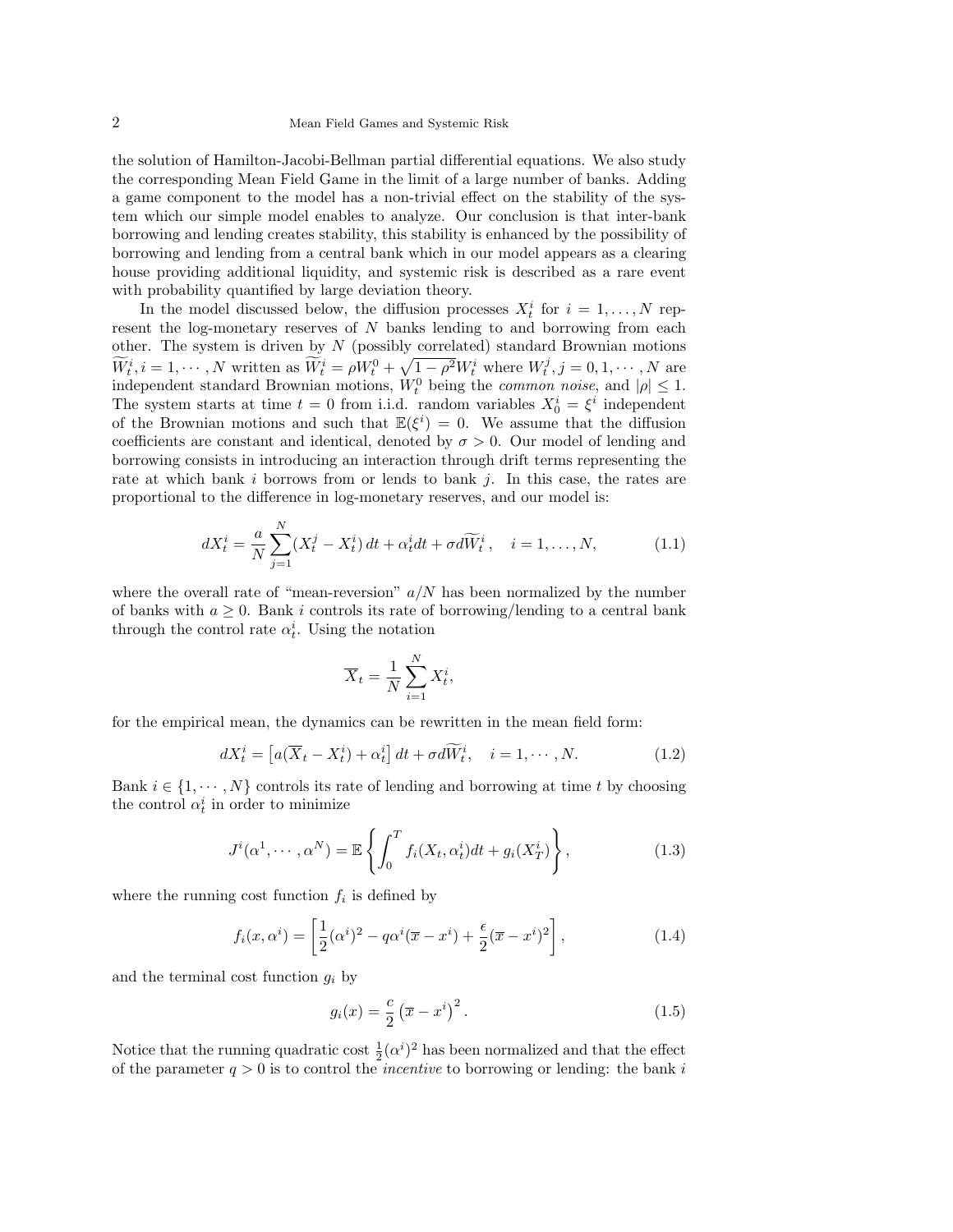will want to borrow  $(\alpha_t^i > 0)$  if  $X_t^i$  is smaller than the empirical mean  $(\overline{X}_t)$  and lend  $(\alpha_t^i < 0)$  if  $X_t^i$  is larger than  $\overline{X}_t$ . Equivalently, after dividing by  $q > 0$ , this parameter can be thought as a control by the regulator of the cost of borrowing or lending (with q large meaning low fees).

The quadratic terms in  $(\bar{x} - x^i)^2$  in the running cost  $(\epsilon > 0)$  and in the terminal cost  $(c > 0)$  penalize departure from the average. We assume that

$$
q^2 \le \epsilon,\tag{1.6}
$$

so that  $f_i(x, \alpha)$  is convex in  $(x, \alpha)$ .

In the spirit of structural models of defaults, we introduce a default level  $D < 0$ and say that bank i defaults by time  $T$  if its log-monetary reserve reached the level  $D$ before time T. Note that in this simple model, even after reaching the default level, bank  $i$  stays in the system until time  $T$  and continues to participate in inter-bank and central bank borrowing and lending activities.

The paper is organized as follows. In Section [2](#page-2-0) we recall the results of the descrip-tive model presented in [\[10\]](#page-21-2) without control, that is  $\alpha_t^i = 0$ . We illustrate the fact that inter-bank borrowing and lending creates stability, and we define and quantify the systemic risk.

Section [3](#page-6-0) is devoted to the analysis of the stochastic differential game [\(1.2-](#page-1-0)[1.3\)](#page-1-1). We derive exact Nash equilibria for the open-loop as well as for the closed-loop Markovian models, using both probabilist and analytic approaches.

The financial implications in terms of liquidity and role of a central bank are discussed in Section [4.](#page-15-0)

Stochastic differential games with a large number of players are usually not tractable. It is because of the very special nature of our model (linear dynamics, quadratic costs, and interactions through the empirical mean) that we are able to construct explicitly Nash equilibria, both open and closed loops. For generic models which are not amenable to explicit solutions, Lasry and Lions [\[18,](#page-21-5) [19,](#page-21-6) [20\]](#page-22-0) have recently provided an elegant way to tackle the construction of approximate Nash equilibria for large games with mean field interactions. Their methodology, known as Mean Field Game (MFG), has been applied to a wide variety of problems (see [\[13,](#page-21-7) [17\]](#page-21-8) for some examples). A similar research program was developed independently by Caines, Huang, and Malhamé with the name of Nash Certainty Equivalent. See for example [\[14\]](#page-21-9) and [\[15\]](#page-21-10). The approach of Lasry and Lions (e.g. [\[20\]](#page-22-0)) is based on the solution of a system of partial differential equations (PDEs): a Hamilton-Jacobi-Bellman equation evolving backward in time, and a Kolmogorov equation evolving forward in time, these two PDEs being strongly coupled. By its probabilistic nature, it is natural to recast the MFG strategy using appropriate forms of the Pontryagin stochastic maximum principle, leading to the solution of new models. See, for example, [\[6,](#page-21-11) [2,](#page-21-12) [5,](#page-21-13) [4\]](#page-21-14) or [\[7\]](#page-21-15) for a probabilistic approach based on the weak formulation of stochastic control. We consider the MFG problem and discuss the existence of approximate Nash equilibria in Section [5.](#page-17-0)

## <span id="page-2-0"></span>2. Stability and Systemic Risk

In this section, we consider a system of  $N$  banks without the possibility of bor-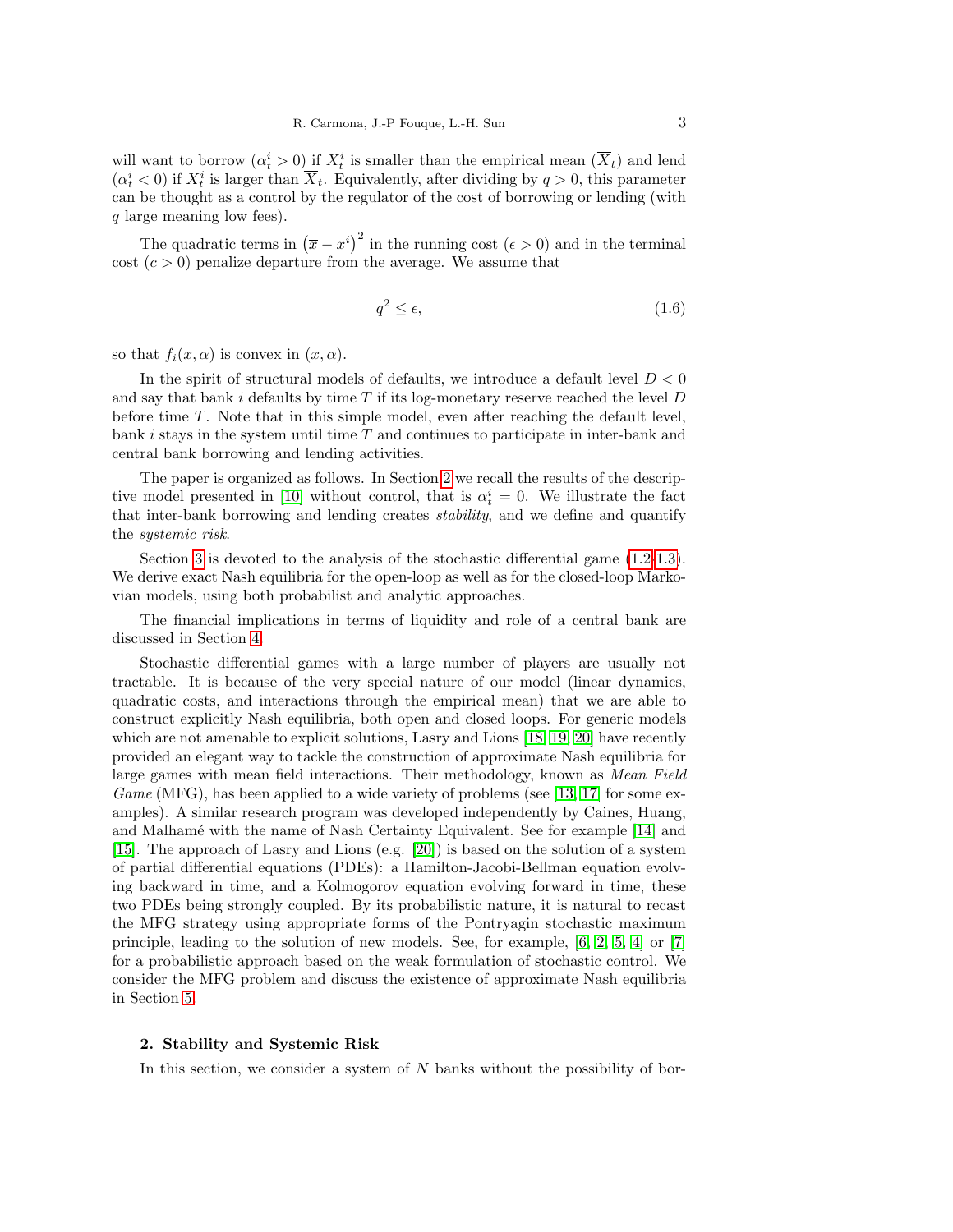

<span id="page-3-1"></span>FIG. 2.1. One realization of  $N = 10$  trajectories of the coupled diffusions [\(2.1\)](#page-3-0) (left plot) with  $a = 10$  and trajectories of independent Brownian motions  $(a = 0)$  (right plot) using the same Gaussian increments. The solid horizontal line represents the "default" level  $D = -0.7$ .

rowing or lending to a central bank, that is  $(1.1)$  or  $(1.2)$  with  $\alpha_t^i = 0$ :

<span id="page-3-0"></span>
$$
dX_t^i = \frac{a}{N} \sum_{j=1}^N (X_t^j - X_t^i) dt + \sigma d\widetilde{W}_t^i
$$
  
=  $a(\overline{X}_t - X_t^i) dt + \sigma d\widetilde{W}_t^i, \quad i = 1, \cdots, N.$  (2.1)

To start with, we assume that the Brownian motions  $\widetilde{W}^i$  are independent, that is  $\rho = 0$  and  $\tilde{W}^i = W^i$ . For simplicity, we also assume that  $X_0^i = \xi^i = 0$ . In Section [2.4,](#page-6-1) we will consider the correlated (or common noise) case.

#### 2.1. Simulations

In Figure [2.1](#page-3-1) we show a typical realization of the N trajectories with a relatively large rate of borrowing/lending  $a = 10$ , the diffusion coefficient being set at  $\sigma = 1$ (we used the Euler scheme with a time-step  $\Delta = 10^{-4}$ , up to time  $T = 1$ ). We see that the trajectories generated by [\(2.1\)](#page-3-0) are more grouped than the ones generated by independent Brownian motions corresponding to no inter-bank borrowing or lending  $(a = 0)$ . This is the "swarming" or "flocking" effect more pronounced for a larger rate a. Consequently, less (or almost no) trajectories will reach the default level  $D$ , creating stability of the system.

Next, we compare the loss distribution (distribution of number of defaults) for the coupled and independent cases. We compute these loss distributions by Monte Carlo method using  $10<sup>4</sup>$  simulations, and with the same parameters as previously.

In the independent case  $(a = 0)$ , the loss distribution is Binomial $(N, p)$  with parameter p given by

$$
p = \mathbb{P}\left(\min_{0 \le t \le T} (\sigma W_t) \le D\right) = 2\Phi\left(\frac{D}{\sigma\sqrt{T}}\right),\,
$$

where  $\Phi$  denotes the  $\mathcal{N}(0, 1)$ -cdf, and we used the explicitly known distribution of the minimum of a Brownian motion. With our choice of parameters, we have  $p \approx 0.5$  and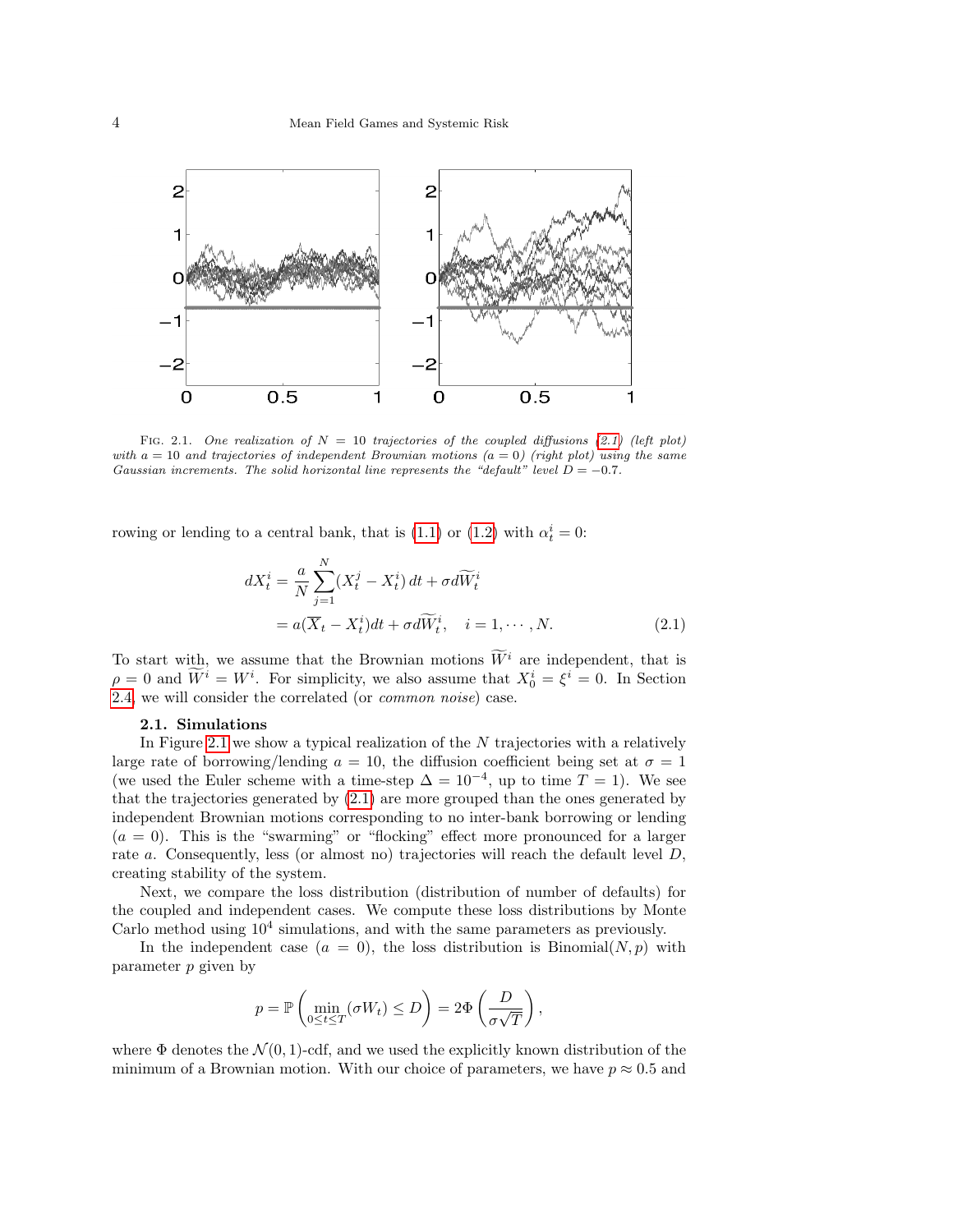

<span id="page-4-0"></span>Fig. 2.2. On the left, we show plots of the loss distribution for the coupled diffusions with  $a = 10$  (solid line) and for the independent Brownian motions (dashed line). The plots on the right show the corresponding tail probabilities.



<span id="page-4-1"></span>FIG. 2.3. On the left, we show plots of the loss distribution for the coupled diffusions with  $a = 100$  (solid line) and for the independent Brownian motions (dashed line). The plots on the right show the corresponding tail probabilities.

therefore, the corresponding loss distribution is almost symmetric as can be seen on the left panels (dashed lines) in Figures [2.2](#page-4-0) and [2.3.](#page-4-1) We see that increasing  $a$ , that is the rate of inter-bank borrowing and lending, pushes most of the mass to zero default, in other words, it improves the stability of the system by keeping the diffusions near zero (away from default) most of the time. However, we also see that there is a small but non-negligible probability, that almost all diffusions reach the default level. On the right panels of Figures [2.2](#page-4-0) and [2.3](#page-4-1) we zoom on this tail probability. In fact, this tail corresponds to the small probability of the ensemble average reaching the default level, and to almost all diffusions following this average due to "flocking" for large a.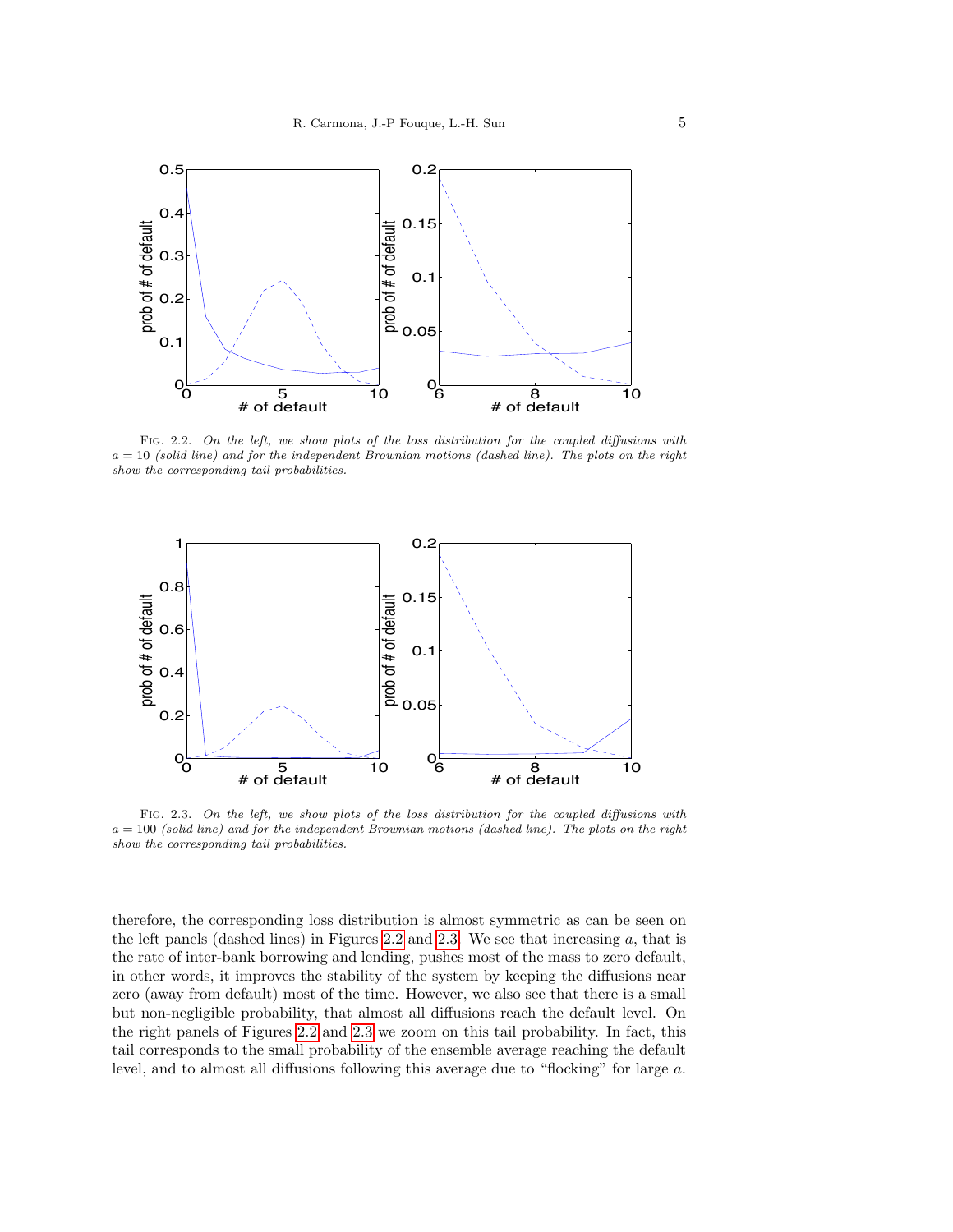## 2.2. Mean-field Limit

From [\(2.1\)](#page-3-0) we see that the processes  $(X_t^i)$ 's are "OUs" mean-reverting to their ensemble average  $(\overline{X}_t)$ . Summing up the equations in [\(2.1\)](#page-3-0) and using  $X_0^i = 0$ ,  $i =$  $1, \ldots, N$ , one observes that this ensemble average is given by

<span id="page-5-0"></span>
$$
\overline{X}_t = \frac{\sigma}{N} \sum_{i=1}^N W_t^i,
$$
\n(2.2)

which is distributed as a Brownian motion with diffusion coefficient  $\sigma/\sqrt{N}$  independently of a.

In the limit  $N \to \infty$ , the strong law of large numbers gives

$$
\frac{1}{N} \sum_{j=1}^{N} W_t^j \to 0 \quad a.s.,
$$

and, more generally, the processes  $X_t^i$  given by

$$
X_t^i = \frac{\sigma}{N} \sum_{j=1}^N W_t^j + \sigma e^{-at} \int_0^t e^{as} dW_s^i - \frac{\sigma}{N} \sum_{j=1}^N \left( e^{-at} \int_0^t e^{as} dW_s^j \right) ,
$$

converge to the independent OU processes  $\sigma e^{-\alpha t} \int_0^t e^{\alpha s} dW_s^i$  with long-run mean zero. This is in fact a simple example of a mean-field limit and propagation of chaos studied in general in [\[21\]](#page-22-1).

### 2.3. Large Deviations and Systemic Risk

<span id="page-5-3"></span>In this section, we focus on the event where the ensemble average given by [\(2.2\)](#page-5-0) reaches the default level. The probability of this event is small (when N becomes large), and is given by the theory of Large Deviations. In our simple example, this probability can be computed explicitly as follows:

<span id="page-5-1"></span>
$$
\mathbb{P}\left(\min_{0\leq t\leq T}\left(\frac{\sigma}{N}\sum_{i=1}^{N}W_t^i\right)\leq D\right) = \mathbb{P}\left(\min_{0\leq t\leq T}\widetilde{W}_t\leq \frac{D\sqrt{N}}{\sigma}\right)
$$

$$
= 2\Phi\left(\frac{D\sqrt{N}}{\sigma\sqrt{T}}\right),\tag{2.3}
$$

where  $\widetilde{W}$  is a standard Brownian motion and  $\Phi$  is the  $\mathcal{N}(0, 1)$ -cdf. Therefore, using classical equivalent for the Gaussian cumulative distribution function, we obtain

$$
\lim_{N \to \infty} -\frac{1}{N} \log \mathbb{P}\left(\min_{0 \le t \le T} \left(\frac{\sigma}{N} \sum_{i=1}^{N} W_t^i\right) \le D\right) = \frac{D^2}{2\sigma^2 T}.
$$
\n(2.4)

In other words, for a large number of banks, the probability that the ensemble average reaches the default barrier is of order  $\exp(-D^2N/(2\sigma^2T))$ . Recalling [\(2.2\)](#page-5-0), we identify

<span id="page-5-2"></span>
$$
\left\{ \min_{0 \le t \le T} \overline{X}_t \le D \right\} \tag{2.5}
$$

as a *systemic event*. Observe that this event does not depend on  $a > 0$ , in other words, increasing stability by increasing the rate of borrowing and lending a does not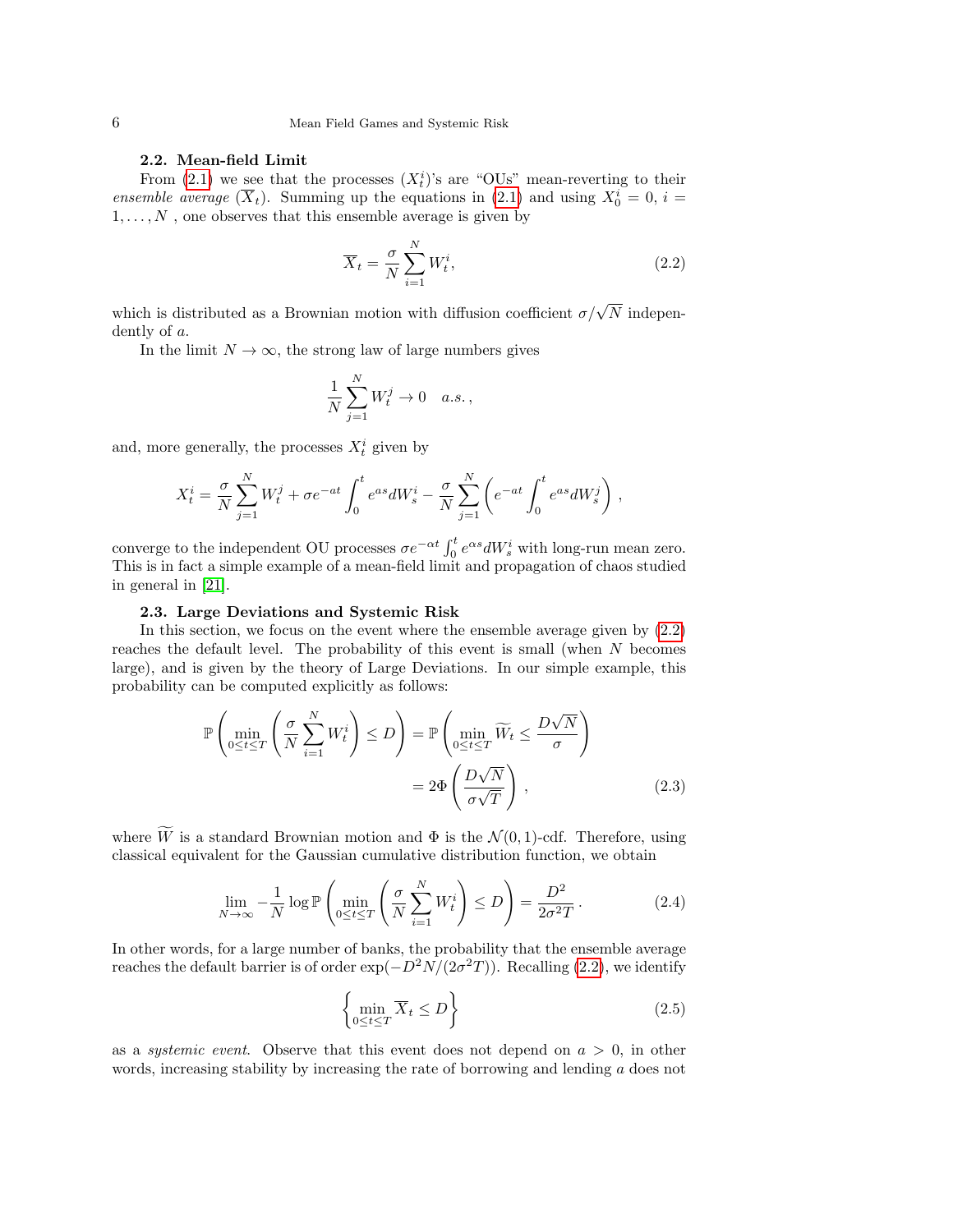prevent a systemic event where a large number of banks default. In fact, once in this event, increasing a creates even more defaults by "flocking to default". This is illustrated in the Figure [2.3,](#page-4-1) where  $a = 100$  and the probability of systemic risk is roughly 3% (obtained using formula [\(2.3\)](#page-5-1)).

To summarize this section, our simple model with prescribed dynamics (no game) and independent noises shows that "lending and borrowing improves stability but also contributes to systemic risk". We have quantified this behavior and identified the crucial role played by the inter-bank rate of borrowing and lending.

## 2.4. Systemic Risk and Common Noise

<span id="page-6-1"></span>In this section, we discuss the coupled diffusions driven by correlated Brownian motions  $(W_t^i)$  and without control  $(\alpha^i = 0)$ . The dynamics [\(1.1\)](#page-1-2) or [\(1.2\)](#page-1-0) becomes:

<span id="page-6-2"></span>
$$
dX_t^i = a\left(\frac{1}{N}\sum_{j=1}^N X_t^j - X_t^i\right)dt + \sigma\left(\rho dW_t^0 + \sqrt{1-\rho^2}dW_t^i\right), \quad i = 1, \cdots, N, \quad (2.6)
$$

where  $(W_t^0, W_t^i, i = 1, \dots, N)$  are independent standard Brownian motions and  $W_t^0$ is a common noise. As previously, we calculate the ensemble average

$$
\frac{1}{N} \sum_{i=1}^{N} X_t^i = \frac{\sigma}{N} \sum_{i=1}^{N} \widetilde{W}_t^i = \sigma \left( \rho W_t^0 + \frac{\sqrt{1 - \rho^2}}{N} \sum_{i=1}^{N} W_t^i \right)
$$

$$
\stackrel{\mathcal{D}}{=} \sigma \sqrt{\rho^2 + \frac{(1 - \rho^2)}{N}} B_t,
$$

where  $B_t$  is a standard Brownian motion. Moreover, the explicit solution for  $X_t^i$  is

$$
X_t^i = \sigma \rho W_t^0 + \sigma \sqrt{1 - \rho^2} \left( \frac{1}{N} \sum_{j=1}^N W_t^j + \int_0^t e^{a(s-t)} dW_s^i - \frac{1}{N} \sum_{j=1}^N \int_0^t e^{a(s-t)} dW_s^j \right).
$$

The probability of the systemic event [\(2.5\)](#page-5-2) becomes

$$
\mathbb{P}\left(\min_{0\leq s\leq T} \frac{1}{N} \sum_{i=1}^{N} X_s^i < D\right) = \mathbb{P}\left(\min_{0\leq s\leq T} B_s < \frac{D}{\sigma} \sqrt{\frac{N}{N\rho^2 + (1 - \rho^2)}}\right) = 2\Phi\left(\frac{D}{\sigma\sqrt{T}}\sqrt{\frac{N}{N\rho^2 + (1 - \rho^2)}}\right).
$$

From the formula above, we see that in the correlated case ( $\rho \neq 0$ ), the probability of systemic risk does not vanish as N becomes large, instead it converges to  $2\Phi\left(\frac{D}{\Box\Box}$  $\left(\frac{D}{\sigma|\rho|\sqrt{T}}\right)$ . This is in dramatic contrast with the independent case  $(\rho = 0)$  where the probability of systemic risk is exponentially small in  $N$ . We illustrate this instability created by the common noise in Figure [2.4.](#page-7-0)

### 3. Constructions of Exact Nash Equilibria

<span id="page-6-0"></span>We now return to the model where each bank controls its rate of borrowing and lending and we search for Nash equilibria of the system [\(1.2-](#page-1-0)[1.5\)](#page-1-3). We first construct open-loop equilibria using the Pontryagin stochastic maximum principle leading naturally to the solution of Forward-Backward SDEs (FBSDEs). Next, we construct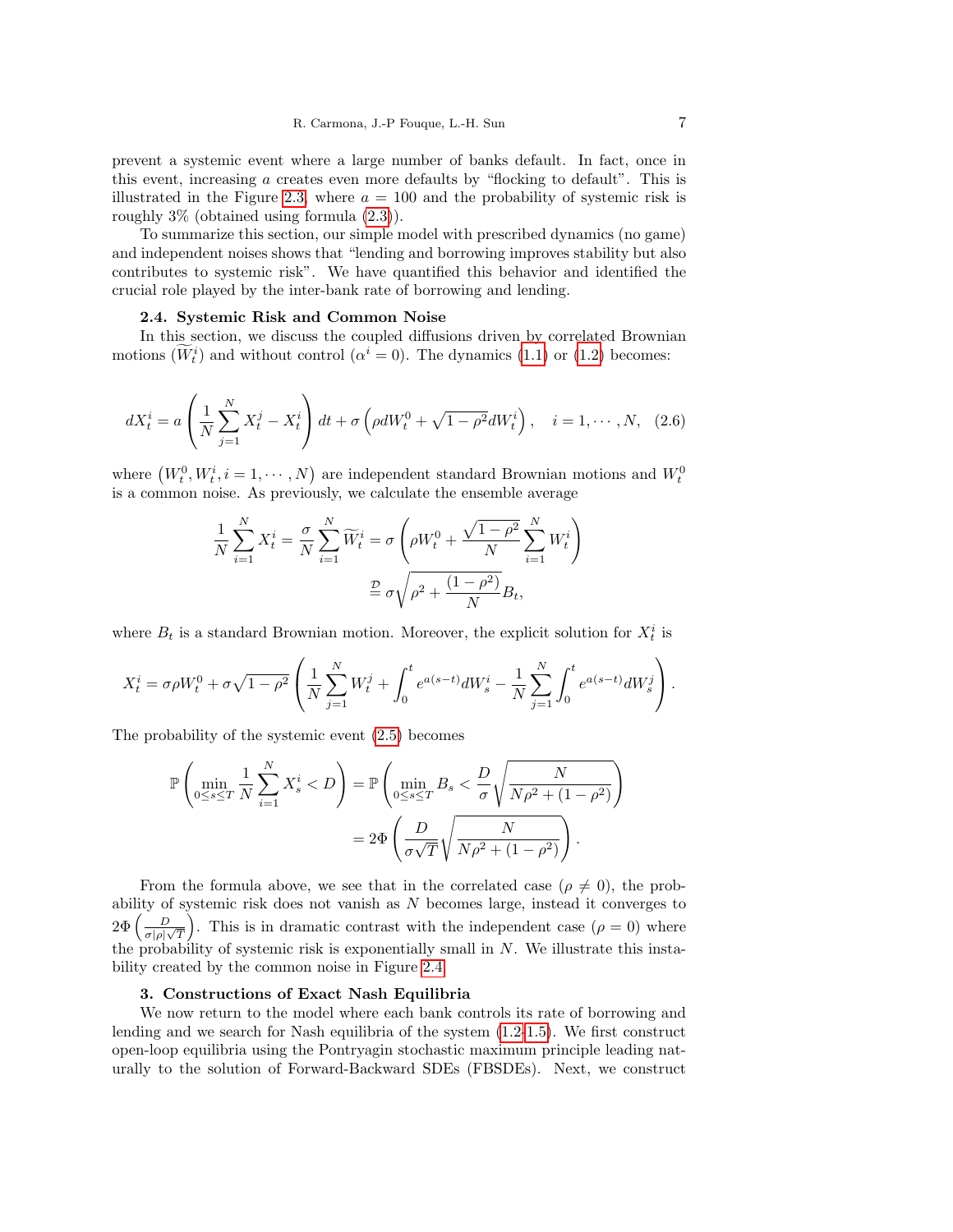

<span id="page-7-0"></span>FIG. 2.4. One realization of  $N = 10$  trajectories of the coupled diffusions with independent Brownian motions [\(2.1\)](#page-3-0) (left plot) and trajectories of the coupled diffusions with correlated Brownian motions with  $\rho = 0.5$  [\(2.6\)](#page-6-2) (right plot) using the common  $a = 10$ . The solid horizontal line represents the "default" level  $D = -0.7$ .

closed-loop Markovian equilibria using two different approaches: the first one based on a modified version of Pontryagin stochastic maximum principle used in the openloop case, and the other one based on the dynamic programming principle leading to the solution Hamilton-Jacobi-Bellman (HJB) PDEs. Recall that in all cases we try to find an equilibrium for the following borrowing-and-lending problem. The dynamics of the log-capitalizations  $X_t^i$  for  $i = 1, \dots, N$  are in the form:

<span id="page-7-1"></span>
$$
dX_t^i = \left[ a(\overline{X}_t - X_t^i) + \alpha_t^i \right] dt + \sigma \left( \sqrt{1 - \rho^2} dW_t^i + \rho dW_t^0 \right), \tag{3.1}
$$

where  $W_t^i$ ,  $i = 0, 1, ..., N$  are independent Brownian motions,  $\sigma > 0$  and  $a \geq 0$ . Bank  $i \in \{1, \dots, N\}$  controls its rate of lending and borrowing (to a central bank) at time t by choosing the control  $\alpha_t^i$  in order to minimize

$$
J^{i}(\alpha^{1},\cdots,\alpha^{N}) = \mathbb{E}\left\{\int_{0}^{T} f_{i}(X_{t},\alpha_{t}^{i})dt + g_{i}(X_{T}^{i})\right\},
$$
\n(3.2)

with

<span id="page-7-2"></span>
$$
f_i(x, \alpha^i) = \left[\frac{1}{2}(\alpha^i)^2 - q\alpha^i(\overline{x} - x^i) + \frac{\epsilon}{2}(\overline{x} - x^i)^2\right],
$$
\n(3.3)

$$
g_i(x) = \frac{c}{2} \left(\overline{x} - x^i\right)^2,\tag{3.4}
$$

and where  $f_i(x, \alpha)$  is convex in  $(x, \alpha)$  under the assumption  $q^2 \leq \epsilon$ .

Our model falls in the class of Linear-Quadratic (LQ) Mean-Field games. What differentiates the various problems is the set of admissible strategies  $\{\alpha_t^i, i = 1, \cdots, N\}$ searched for equilibria.

# <span id="page-7-3"></span>3.1. Open-Loop Equilibria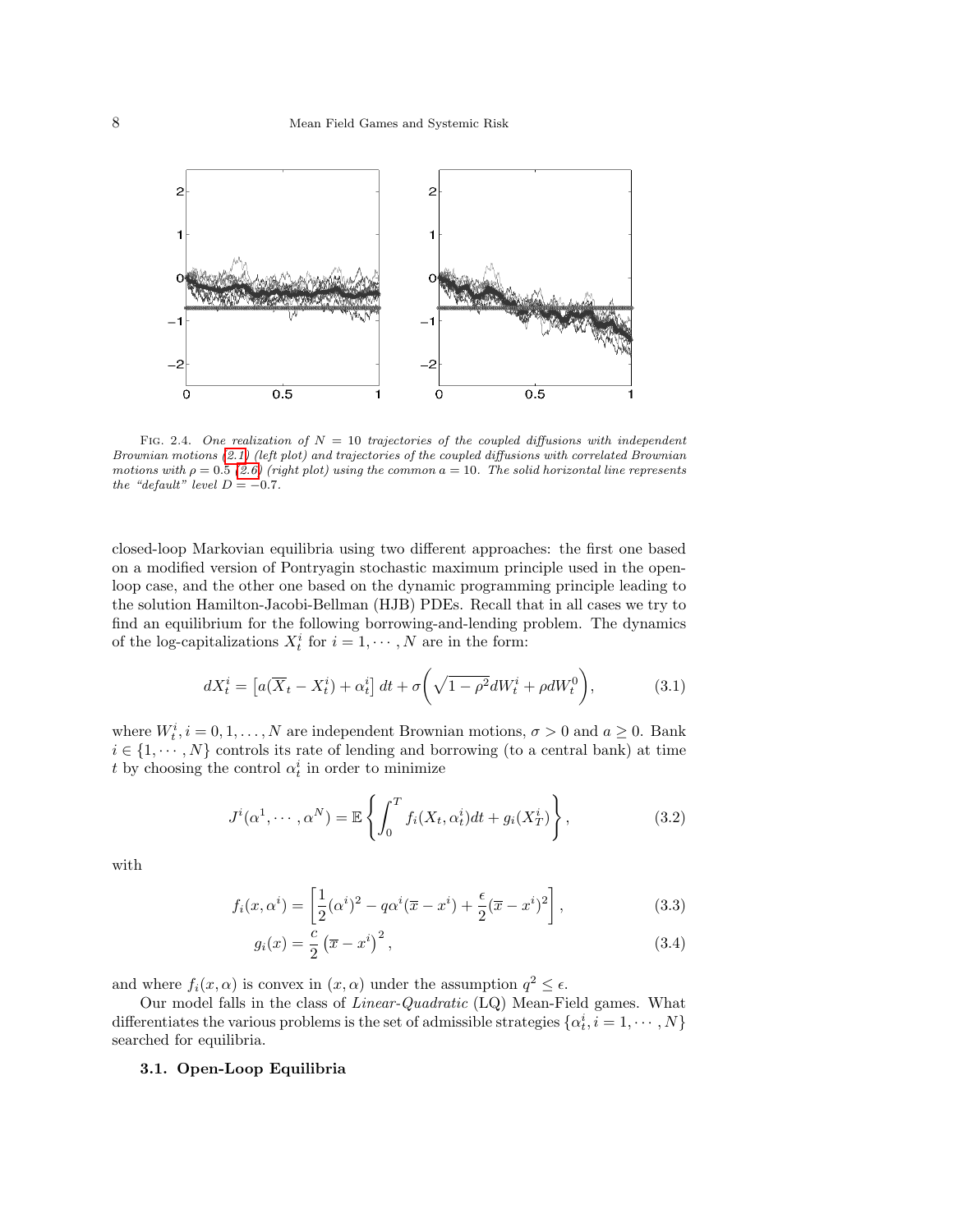In the deterministic case ( $\sigma = 0$ ), the open-loop problem corresponds to searching for an equilibrium among strategies which are (deterministic) functions  $\{\alpha_t^i, i =$  $1, \dots, N$  given at time  $t = 0$  and from which  $\{(X_t^i), i = 1 \dots, N\}$  are deduced by  $(3.1)$ . See for instance [\[1\]](#page-21-16).

In the stochastic case ( $\sigma > 0$ ), the open-loop problem consists in searching for an equilibrium among strategies  $\{\alpha_t^i, i = 1, \cdots, N\}$  which are adapted processes satisfying some integrability property such as  $\mathbb{E}\left(\int_0^T |\alpha_t^i| dt\right) < \infty$ , and most importantly, from which the dynamics of  $\{(X_t^i), i = 1 \cdots, N\}$  are deduced by [\(3.1\)](#page-7-1). See [\[3\]](#page-21-17) for example.

Using the Pontryagin approach, the Hamiltonian for bank  $i$  is given by

$$
H^{i}(x^{1}, \cdots, x^{N}, y^{i,1}, \cdots, y^{i,N}, \alpha^{1}, \cdots, \alpha^{N})
$$
\n
$$
= \sum_{k=1}^{N} \left[ a(\alpha x - x^{k}) + \alpha^{k} \right] y^{i,k} + \frac{1}{2} (\alpha^{i})^{2} - q\alpha^{i}(\alpha x - x^{i}) + \frac{\epsilon}{2}(\alpha x - x^{i})^{2}.
$$
\n(3.5)

The forward dynamics of the states can be rewritten as:

<span id="page-8-1"></span>
$$
dX_t^i = \partial_{y^{i,i}} H^i(X_t, Y_t^i, \alpha_t) dt + \sigma \left( \sqrt{1 - \rho^2} dW_t^i + \rho dW_t^0 \right), \tag{3.6}
$$

with initial conditions  $X_0^i = x^i$ . Even though they do not appear (yet) in the above forward dynamics, the processes  $Y_t^i = (Y_t^{i,j}, j = 1, \dots, N)$  are the adjoint processes satisfying the backward equations

<span id="page-8-0"></span>
$$
dY_t^{i,j} = -\partial_{x^j} H^i(X_t, Y_t^i, \alpha_t) dt + \sum_{k=0}^N Z_t^{i,j,k} dW_t^k,
$$
\n(3.7)

with terminal conditions  $Y_T^{i,j} = \partial_{x^j} g_i(X_T)$  and where the processes  $Z_t^{i,j,k}$  are adapted and square integrable. The necessary condition of the Pontryagin stochastic maximum principle suggests that one minimizes the Hamiltonian  $H^k$  with respect to  $\alpha^k$ . See for example the discussion of the Isaacs conditions in [\[3\]](#page-21-17). This leads to the choice:

<span id="page-8-3"></span>
$$
\hat{\alpha}^k = -y^{k,k} + q(\phi x - x^k). \tag{3.8}
$$

In order to prove that these candidates actually form a Nash equilibrium, we assume that all players are making that choice, and let player  $i$  finds his best response by solving the BSDE [\(3.7\)](#page-8-0) to identify his own adjoint process. The partial derivatives of the Hamiltonian  $H^i$  are:

$$
\partial_{y^{i,i}} H^i = (a+q)(\phi x - x^i) - y^{i,i},
$$
  

$$
\partial_{x^j} H^i = \frac{a+q}{N} \sum_{k=1}^N (y^{i,k} - y^{i,j}) + (\epsilon - q^2)(\phi x - x^i)(\frac{1}{N} - \delta_{i,j})
$$

where we used the usual notation  $\delta_{i,j} = 1$  if  $i = j$  and  $\delta_{i,j} = 0$  if  $i \neq j$ .

The particular forms of the Hamiltonian  $H<sup>i</sup>$  and the terminal conditions for the backward equations suggest the ansatz

<span id="page-8-2"></span>
$$
Y_t^{i,j} = \phi_t(\frac{1}{N} - \delta_{i,j})(\phi X_t - X_t^i),
$$
\n(3.9)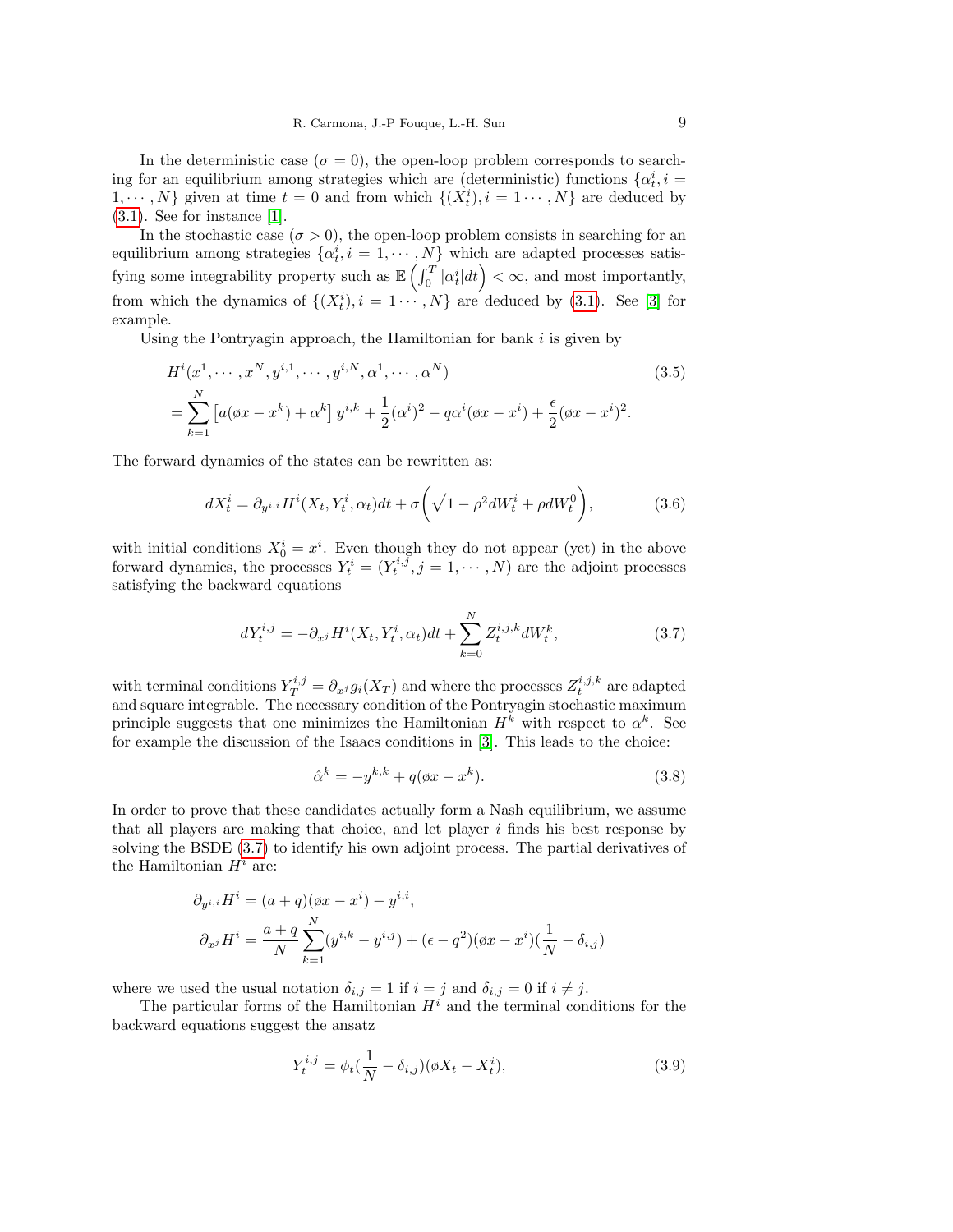where  $\phi_t$  is a deterministic function satisfying the terminal condition  $\phi_T = c$ . Using this ansatz, a careful computation shows that the backward equations [\(3.7\)](#page-8-0) become

<span id="page-9-1"></span>
$$
dY_t^{i,j} = \left(\frac{1}{N} - \delta_{i,j}\right)(\emptyset X_t - X_t^i) \left[ (a+q)\phi_t - (\epsilon - q^2) \right] dt + \sum_{k=0}^N Z_t^{i,j,k} dW_t^k.
$$
 (3.10)

The forward equation [\(3.6\)](#page-8-1) becomes

$$
dX_t^i = \left[a + q + (1 - \frac{1}{N})\phi_t\right](\phi X_t - X_t^i)dt + \sigma\left(\sqrt{1 - \rho^2}dW_t^i + \rho dW_t^0\right),\tag{3.11}
$$

which by summation gives

$$
d\phi X_t = \sigma \rho dW_t^0 + \sigma \sqrt{1 - \rho^2} \left( \frac{1}{N} \sum_{k=1}^N dW_t^i \right). \tag{3.12}
$$

Consequently, one obtains

<span id="page-9-0"></span>
$$
d(\phi X_t - X_t^i) = -\left[a + q + (1 - \frac{1}{N})\phi_t\right](\phi X_t - X_t^i)dt + \sigma\sqrt{1 - \rho^2} \left(\frac{1}{N} \sum_{k=1}^N dW_t^k - dW_t^i\right).
$$
\n(3.13)

Differentiating the ansatz  $(3.9)$  and using  $(3.13)$ , we get

<span id="page-9-2"></span>
$$
dY_t^{i,j} = \left(\frac{1}{N} - \delta_{i,j}\right)(\emptyset X_t - X_t^i) \left[\dot{\phi}_t - \phi_t \left(a + q + (1 - \frac{1}{N})\phi_t\right)\right] dt
$$

$$
+ \phi_t \left(\frac{1}{N} - \delta_{i,j}\right) \sigma \sqrt{1 - \rho^2} \left(\frac{1}{N} \sum_{k=1}^N dW_t^k - dW_t^i\right)
$$
(3.14)

where  $\dot{\phi}_t$  denotes the time-derivative of  $\phi_t$ . Comparing the two Itô decompositions  $(3.10)$  and  $(3.14)$ , the martingale terms give the processes  $Z_t^{i,j,k}$ 

$$
Z_t^{i,j,0} = 0, \quad Z_t^{i,j,k} = \phi_t \sigma \sqrt{1 - \rho^2} (\frac{1}{N} - \delta_{i,j}) (\frac{1}{N} - \delta_{i,k})
$$
 for  $k = 1, \dots, N$ ,

which turn out to be determistic in our case and hence adapted. Identifying the drift terms show that the function  $\phi_t$  must satisfy the scalar Riccati equation

<span id="page-9-3"></span>
$$
\dot{\phi}_t = 2(a+q)\phi_t + (1 - \frac{1}{N})\phi_t^2 - (\epsilon - q^2),
$$
\n(3.15)

with the terminal condition  $\phi_T = c$ . This equation can be solved explicitly. We defer the solution to Section [3.4](#page-13-0) where we will provide a comparison with the closed-loop case for which a similar equation appears. We also defer to Section [4](#page-15-0) the discussion of the financial interpretation of this equilibrium which will be similar to the one for the closed-loop equilibrium.

Note that the form [\(3.8\)](#page-8-3) of the control  $\alpha_t^i$ , and the ansatz [\(3.9\)](#page-8-2) combine to give:

$$
\alpha_t^i = \left[ q + \phi_t (1 - \frac{1}{N}) \right] (\phi X_t - X_t^i). \tag{3.16}
$$

It is interesting to remark that these controls, while constructed to form an openloop equilibrium, are in fact in closed-loop feedback form! In this equilibrium, each bank i can implement its strategy by knowing  $\phi X_t - X_t^i$ . Further implications will be discussed in Section [4,](#page-15-0) but we note here that since the observation of  $\phi X_t - X_t^i$  is needed, it is natural to search for equilibria when the admissible strategies allow for the use of this observation, that is closed-loop strategies which are discussed next.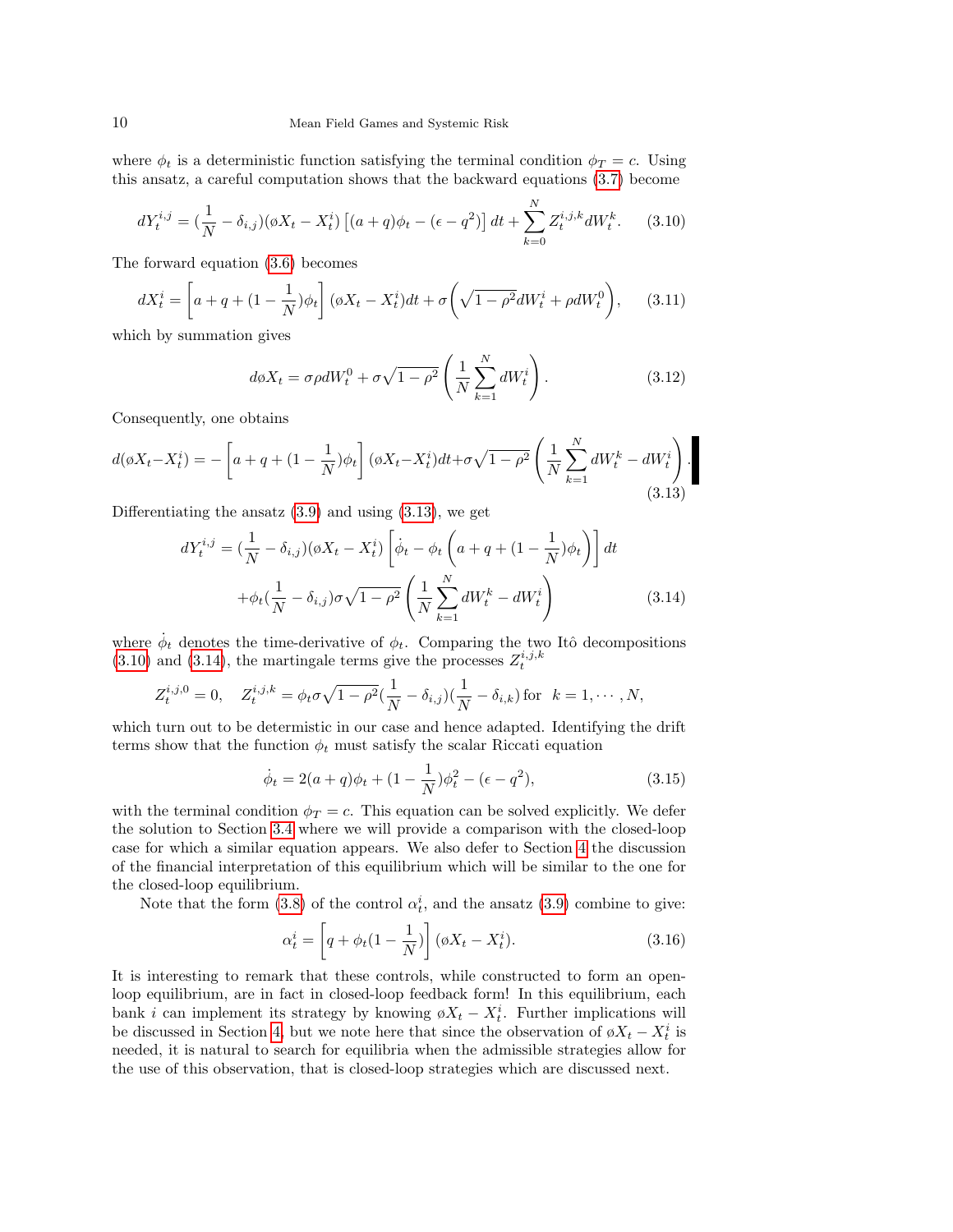## 3.2. Closed-Loop Equilibria, still via the FBSDE Approach

<span id="page-10-5"></span>In this section we solve for an exact Nash equilibrium in closed-loop form when the players/banks at time  $t$  have complete information of the states of all the other players at time  $t$ , or in other words we allow feedback strategies.

In this context, when all the other players have chosen strategies in feedback form given by deterministic functions  $\alpha^k(t, x)$  of time and state, the Hamiltonian of player  $i$  is given by (see [\[3\]](#page-21-17)):

$$
H^{i}(x, y^{i,1}, \cdots, y^{i,N}, \alpha^{1}(t, x), \cdots, \alpha_{t}^{i}, \cdots, \alpha^{N}(t, x))
$$
\n
$$
= \sum_{k \neq i} \left[ a(\alpha x - x^{k}) + \alpha^{k}(t, x) \right] y^{i,k} + \left[ a(\alpha x - x^{i}) + \alpha^{i} \right] y^{i,i}
$$
\n
$$
+ \frac{1}{2} (\alpha^{i})^{2} - q\alpha^{i}(\alpha x - x^{i}) + \frac{\epsilon}{2} (\alpha x - x^{i})^{2},
$$
\n(3.17)

As in the open-loop case but now with the Hamiltonian [\(3.17\)](#page-10-0), the forward dynamics of the states for  $i = 1, \dots, N$  are given by [\(3.6\)](#page-8-1) and the backward equations are as in [\(3.7\)](#page-8-0). Minimizing  $H^i$  over  $\alpha^i$  gives the choices:

<span id="page-10-1"></span><span id="page-10-0"></span>
$$
\hat{\alpha}^{i} = -y^{i,i} + q(\phi x - x^{i}), \qquad i = 1, \cdots, N,
$$
\n(3.18)

and we again make the ansatz

<span id="page-10-2"></span>
$$
Y_t^{i,j} = \eta_t \left(\frac{1}{N} - \delta_{i,j}\right) (\phi X_t - X_t^i),\tag{3.19}
$$

where  $\eta_t$  is a deterministic function satisfying the terminal condition  $\eta_T = c$ . With the choices [\(3.18\)](#page-10-1) we get

$$
\alpha^{k}(t,x) = \left[q + \eta_{t}(1 - \frac{1}{N})\right](\alpha x - x^{k}),
$$

$$
\partial_{x^{j}} \alpha^{k}(t,x) = \left[q + \eta_{t}(1 - \frac{1}{N})\right](\frac{1}{N} - \delta_{k,j}),
$$

and a careful computation using the Hamiltonian [\(3.17\)](#page-10-0) reduces the backward equations to

<span id="page-10-4"></span>
$$
dY_t^{i,j} = -\partial_{x^j} H^i dt + \sum_{k=0}^N Z_t^{i,j,k} dW_t^k
$$
  
=  $(\frac{1}{N} - \delta_{i,j})(\emptyset X_t - X_t^i) \left[ (a+q)\eta_t - \frac{1}{N}(\frac{1}{N} - 1)\eta_t^2 + q^2 - \epsilon \right] dt$   
+  $\sum_{k=0}^N Z_t^{i,j,k} dW_t^k,$  (3.20)

with terminal conditions  $Y_T^{i,j} = c(\frac{1}{N} - \delta_{i,j})(\overline{X}_T - X_T^i)$ . The forward equations become:

<span id="page-10-3"></span>
$$
dX_t^i = \partial_{y^{i,i}} H^i dt + \sigma \left( \sqrt{1 - \rho^2} dW_t^i + \rho dW_t^0 \right)
$$
(3.21)  

$$
= \left[ a + q + (1 - \frac{1}{N}) \eta_t \right] (\overline{X}_t - X_t^i) dt + \sigma \left( \sqrt{1 - \rho^2} dW_t^i + \rho dW_t^0 \right),
$$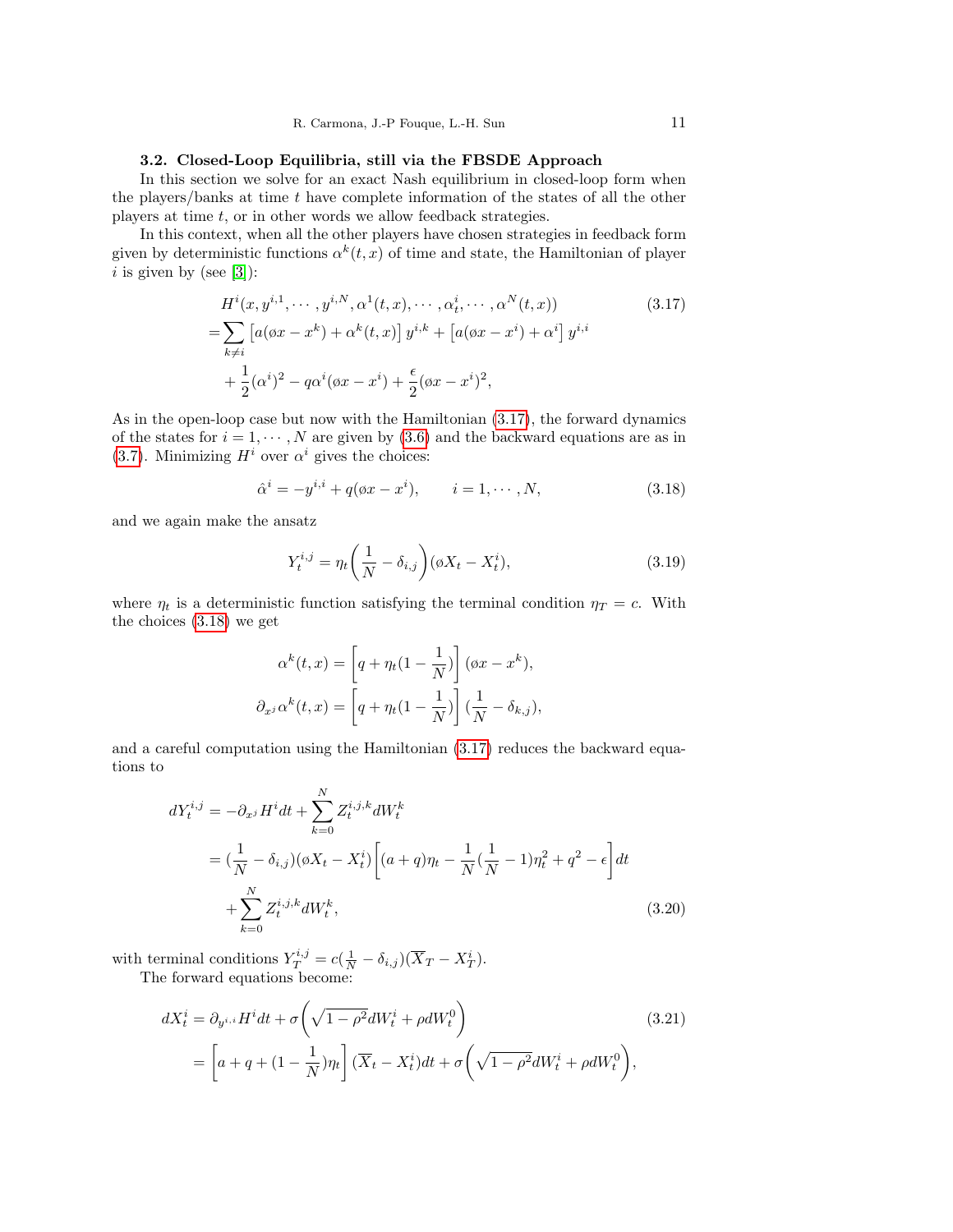and by summation we deduce

<span id="page-11-0"></span>
$$
d\phi X_t = \sigma \left( \rho dW_t^0 + \sqrt{1 - \rho^2} \frac{1}{N} \sum_{k=1}^N dW_t^k \right).
$$
 (3.22)

Differentiating the ansatz  $(3.19)$  and using the form  $(3.21)-(3.22)$  $(3.21)-(3.22)$  $(3.21)-(3.22)$  of the forward dynamics, we get:

<span id="page-11-1"></span>
$$
dY_t^{i,j} = \left(\frac{1}{N} - \delta_{i,j}\right) (\emptyset X_t - X_t^i) \left[\dot{\eta}_t - \eta_t \left(a + q + (1 - \frac{1}{N})\eta_t\right)\right] dt
$$

$$
+ \eta_t (\frac{1}{N} - \delta_{i,j}) \sigma \sqrt{1 - \rho^2} \sum_{k=1}^N (\frac{1}{N} - \delta_{i,k}) dW_t^k.
$$
(3.23)

Next, identifying term by term the two Itô decompositions  $(3.20)$  and  $(3.23)$ , we obtain from the martingale terms

$$
Z_t^{i,j,0} = 0, \qquad Z_t^{i,j,k} = \eta_t \sigma \sqrt{1 - \rho^2} (\frac{1}{N} - \delta_{i,j}) (\frac{1}{N} - \delta_{i,k})
$$
 for  $k = 1, \dots, N$ ,

which are indeed adapted and square integrable, and from the drift terms:

$$
\dot{\eta}_t - \eta_t \left( a + q + (1 - \frac{1}{N}) \eta_t \right) = (a + q) \eta_t - \frac{1}{N} (\frac{1}{N} - 1) \eta_t^2 + q^2 - \epsilon.
$$

Therefore,  $\eta_t$  must satisfy the scalar Riccati equation

<span id="page-11-2"></span>
$$
\dot{\eta}_t = 2(a+q)\eta_t + (1 - \frac{1}{N^2})\eta_t^2 - (\epsilon - q^2), \tag{3.24}
$$

with the terminal condition  $\eta_T = c$ . Equation [\(3.24\)](#page-11-2) admits the solution

<span id="page-11-3"></span>
$$
\eta_t = \frac{- (\epsilon - q^2) \left( e^{(\delta^+ - \delta^-)(T - t)} - 1 \right) - c \left( \delta^+ e^{(\delta^+ - \delta^-)(T - t)} - \delta^- \right)}{(\delta^- e^{(\delta^+ - \delta^-)(T - t)} - \delta^+) - c(1 - \frac{1}{N^2}) \left( e^{(\delta^+ - \delta^-)(T - t)} - 1 \right)},
$$
(3.25)

where we used the notation

<span id="page-11-4"></span>
$$
\delta^{\pm} = -(a+q) \pm \sqrt{R},\tag{3.26}
$$

with

<span id="page-11-5"></span>
$$
R := (a+q)^2 + \left(1 - \frac{1}{N^2}\right)(\epsilon - q^2) > 0.
$$
 (3.27)

Observe that  $\eta_t$  is well defined for any  $t \leq T$  since the denominator in [\(3.25\)](#page-11-3) can be written as

$$
-\left(e^{(\delta^+-\delta^-)(T-t)}+1\right)\sqrt{R}-\left(a+q+c\left(1-\frac{1}{N^2}\right)\right)\left(e^{(\delta^+-\delta^-)(T-t)}-1\right),
$$

which stays negative because  $\delta^+ - \delta^- = 2\sqrt{R} > 0$ . In fact, using  $q^2 \leq \epsilon$ , we see that  $\eta_t$  is positive with  $\eta_T = c$  as required as illustrated in Figure [4.1.](#page-3-1)

We delay the discussion of the implications of our analysis in terms of banking system to Section [4.](#page-15-0) We first briefly present the dynamic programming approach to the problem which produces the same equilibrium as the one obtained in this section.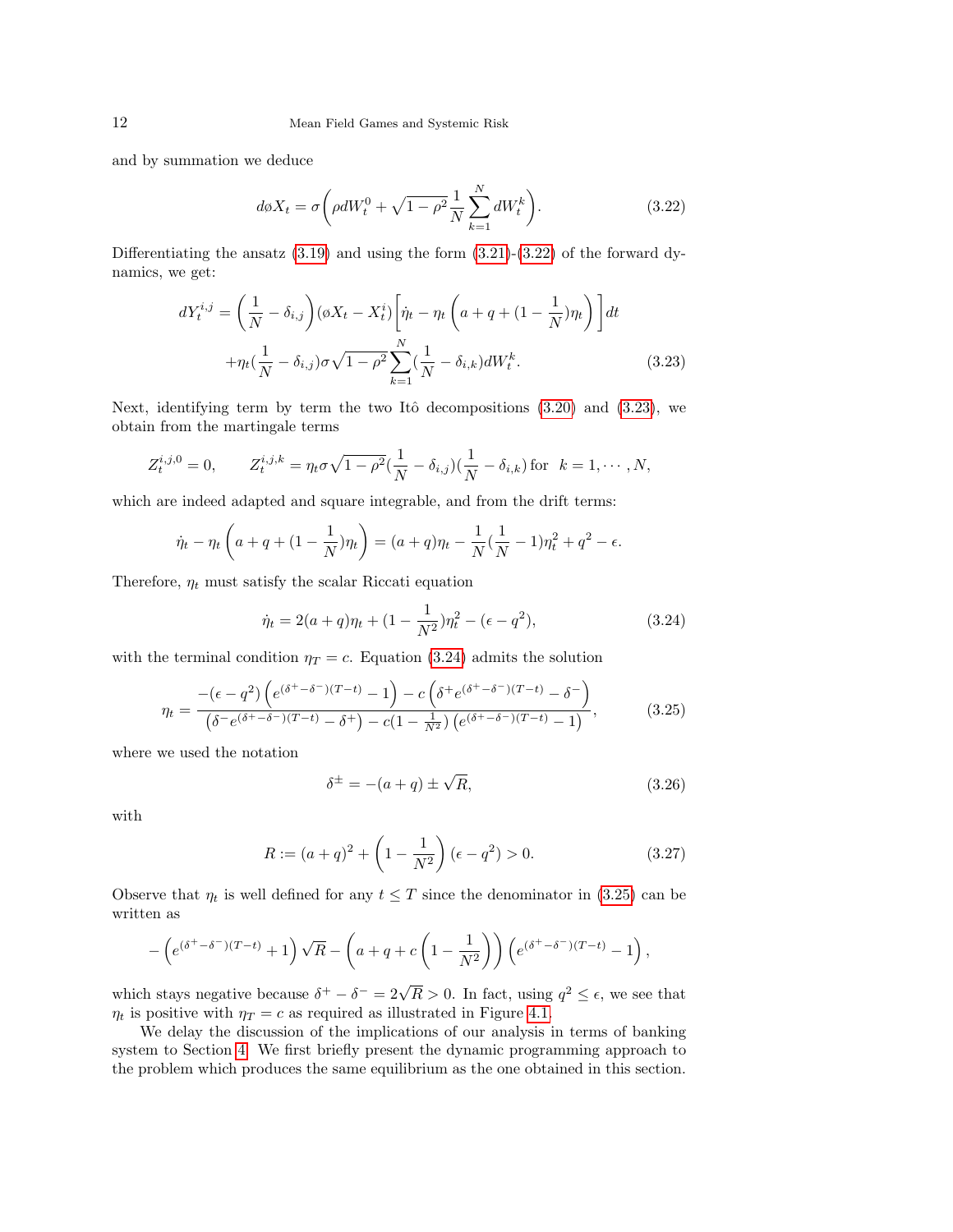## 3.3. Closed-Loop Equilibria via the HJB Approach

In the Markovian setting, the value function of player  $i$  is given by

$$
V^{i}(t,x) = \inf_{\alpha} \mathbb{E}_{t,x} \left\{ \int_{t}^{T} f_{i}(X_{t}, \alpha_{t}^{i}) dt + g_{i}(X_{T}^{i}) \right\},\,
$$

with the cost functions  $f_i$  and  $g_i$  given in [\(3.3\)](#page-7-2) and [\(3.4\)](#page-7-2), and where the dynamics of  $X_t$  is given as before by:

$$
dX_t^i = \left[a(\overline{X}_t - X_t^i) + \alpha_t^i\right]dt + \sigma\left(\sqrt{1-\rho^2}dW_t^i + \rho dW_t^0\right), \ i = 1, \cdots, N.
$$

Using the dynamic programming principle in search for a closed-loop equilibrium, the corresponding HJB equations read

<span id="page-12-0"></span>
$$
\partial_t V^i + \inf_{\alpha} \left\{ \sum_{j=1}^N \left[ a \left( \overline{x} - x^j \right) + \alpha^j \right] \partial_{x^j} V^i \right.\n+ \frac{\sigma^2}{2} \sum_{j=1}^N \sum_{k=1}^N \left( \rho^2 + \delta_{j,k} (1 - \rho^2) \right) \partial_{x^j x^k} V^i \n+ \frac{(\alpha^i)^2}{2} - q \alpha^i \left( \overline{x} - x^i \right) + \frac{\epsilon}{2} (\phi x - x^i)^2 \right\} = 0,
$$
\n(3.28)

with terminal conditions  $V^{i}(T, x) = \frac{c}{2}(\phi x - x^{i})^{2}$ . Assuming that all controls  $\alpha^{j}$  for  $j \neq i$  are chosen, player i will choose the optimal strategy  $\hat{\alpha}^i = q(\phi x - x^i) - \partial_{x^i} V^i$ where  $V^i$  is still unknown. Next, assuming that all players are following the strategies  $\hat{\alpha}^i = q(\phi x - x^i) - \partial_{x^i} V^i$ , the HJB equations [\(3.28\)](#page-12-0) become

<span id="page-12-2"></span>
$$
\partial_t V^i + \sum_{j=1}^N \left[ (a+q) \left( \overline{x} - x^j \right) - \partial_{x^j} V^j \right] \partial_{x^j} V^i + \frac{\sigma^2}{2} \sum_{j=1}^N \sum_{k=1}^N \left( \rho^2 + \delta_{j,k} (1 - \rho^2) \right) \partial_{x^j x^k} V^i + \frac{1}{2} (\epsilon - q^2) \left( \overline{x} - x^i \right)^2 + \frac{1}{2} (\partial_{x^i} V^i)^2 = 0.
$$
 (3.29)

We then make the ansatz

<span id="page-12-1"></span>
$$
V^{i}(t,x) = \frac{\tilde{\eta}_{t}}{2}(\omega x - x^{i})^{2} + \mu_{t},
$$
\n(3.30)

where  $\tilde{\eta}_t$  and  $\mu_t$  are deterministic functions satisfying  $\tilde{\eta}_T = c$  and  $\mu_T = 0$  in order to match the terminal conditions for  $V^i$ . Note that the adjoint variables  $y^{i,j}$  introduced in the FBSDE approach correspond to  $\partial_{x^j} V^i$  and the ansatz [\(3.30\)](#page-12-1) corresponds to the ansatz [\(3.19\)](#page-10-2). The optimal strategies will be

<span id="page-12-3"></span>
$$
\hat{\alpha}^i = q(\phi X_t - X_t^i) - \partial_{x^i} V^i = \left(q + (1 - \frac{1}{N})\tilde{\eta}_t\right)(\phi X_t - X_t^i),\tag{3.31}
$$

and the controlled dynamics will become

<span id="page-12-4"></span>
$$
dX_t^i = \left(a + q + (1 - \frac{1}{N})\tilde{\eta}_t\right)(\overline{X}_t - X_t^i)dt + \sigma\left(\sqrt{1 - \rho^2}dW_t^i + \rho dW_t^0\right). \tag{3.32}
$$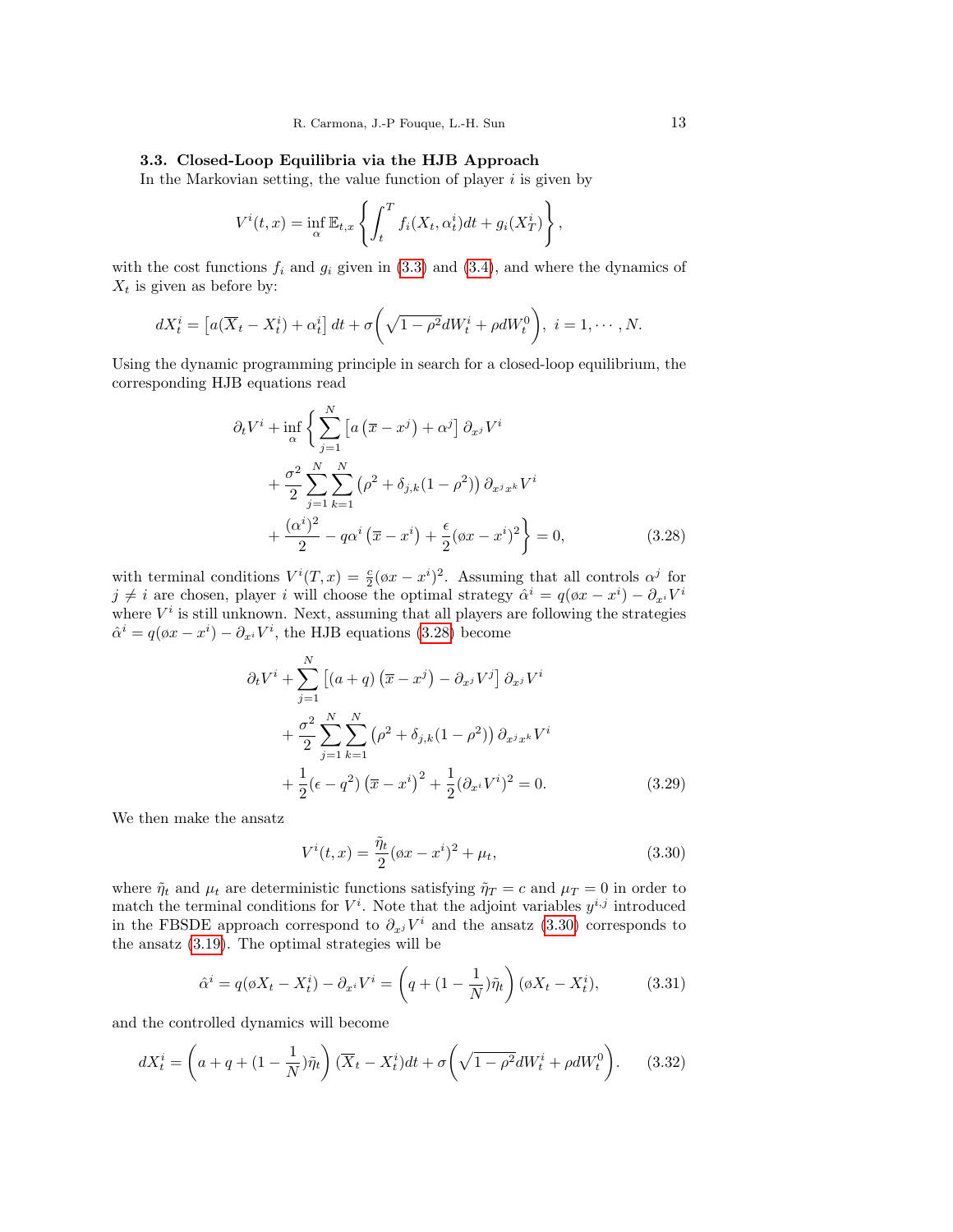Using

$$
\partial_{x^j} V^i = \tilde{\eta}_t \left(\frac{1}{N} - \delta_{i,j}\right) \left(\overline{x} - x^i\right), \quad \partial_{x^j x^k} V^i = \tilde{\eta}_t \left(\frac{1}{N} - \delta_{i,j}\right) \left(\frac{1}{N} - \delta_{i,k}\right),
$$

plugging into [\(3.29\)](#page-12-2), and canceling terms in  $(\bar{x} - x^i)^2$  and state-independent terms, we obtain

$$
\dot{\tilde{\eta}}_t = 2(a+q)\tilde{\eta}_t + (1 - \frac{1}{N^2})\tilde{\eta}_t^2 - (\epsilon - q^2),
$$
\n(3.33)

<span id="page-13-1"></span>
$$
\dot{\mu}_t = -\frac{1}{2}\sigma^2(1-\rho^2)\left(1-\frac{1}{N}\right)\tilde{\eta}_t,\tag{3.34}
$$

with the terminal conditions  $\tilde{\eta}_T = c$  and  $\mu_T = 0$ . Therefore,  $\tilde{\eta}_t$  must satisfy the same Riccati equation as the one satisfied by  $\eta_t$  [\(3.24\)](#page-11-2). They have the same terminal conditions and by unicity of the solution for this equation, we deduce that  $\tilde{\eta}_t = \eta_t$ for all  $t \leq T$  and, consequently, the two closed-loop approaches (FBSDE and HJB) produce the same equilibrium. The explicit solution for  $\eta_t$  is given by [\(3.25\)](#page-11-3) and, furthermore, the solution  $\mu_t$  of [\(3.34\)](#page-13-1) with the terminal condition  $\mu_T = 0$  is given by

$$
\mu_t = \frac{1}{2}\sigma^2 (1 - \rho^2) \left(1 - \frac{1}{N}\right) \int_t^T \tilde{\eta}_s ds,
$$
\n(3.35)

and the value functions  $V^i$  under this exact Nash equilibrium are given by  $(3.30)$ . Note that the correlation, quantified by the parameter  $\rho$ , affects the controls  $\hat{\alpha}_t^i$  given by [\(3.31\)](#page-12-3) only through the dynamics of  $\phi X_t - X_t^i$  since  $\eta_t$  does not depend on  $\rho$ . However, it affects the value function  $V^i$  given by  $(3.30)$  also through the state-independent term  $\mu_t$ .

#### 3.4. Comparison of the Open- and Closed-Loop Equilibria

<span id="page-13-0"></span>Our analysis in Sections [3.1](#page-7-3) and [3.2](#page-10-5) shows that the two equilibria we obtained are very similar. In fact, the only difference is that in the open-loop case we obtained the Riccati equation [\(3.15\)](#page-9-3) for the function  $\phi_t$  (with a factor  $(1 - \frac{1}{N})$  in front of  $\phi_t^2$ ), and in the closed-loop case we obtained the Riccati equation [\(3.24\)](#page-11-2) for the function  $\eta_t$  (with a factor  $(1 - \frac{1}{N^2})$  in front of  $\eta_t^2$ ).

In the closed-loop case we saw that the optimal strategy is given by

$$
\alpha_t^i = \left[ q + \left( 1 - \frac{1}{N} \right) \eta_t \right] (\phi X_t - X_t^i),
$$

and the forward dynamics are:

$$
dX_t^i = \left[a + q + (1 - \frac{1}{N})\eta_t\right](\overline{X}_t - X_t^i)dt + \sigma\left(\sqrt{1 - \rho^2}dW_t^i + \rho dW_t^0\right),
$$

with

$$
d\phi X_t = \sigma \bigg(\rho dW_t^0 + \sqrt{1-\rho^2} \frac{1}{N} \sum_{k=1}^N dW_t^k\bigg).
$$

These equations are identical in the open-loop case with  $\eta_t$  replaced by  $\phi_t$ . Note that  $\eta_t$  is given explicitly by formula [\(3.25\)](#page-11-3) and  $\phi_t$  can be obtained similarly by replacing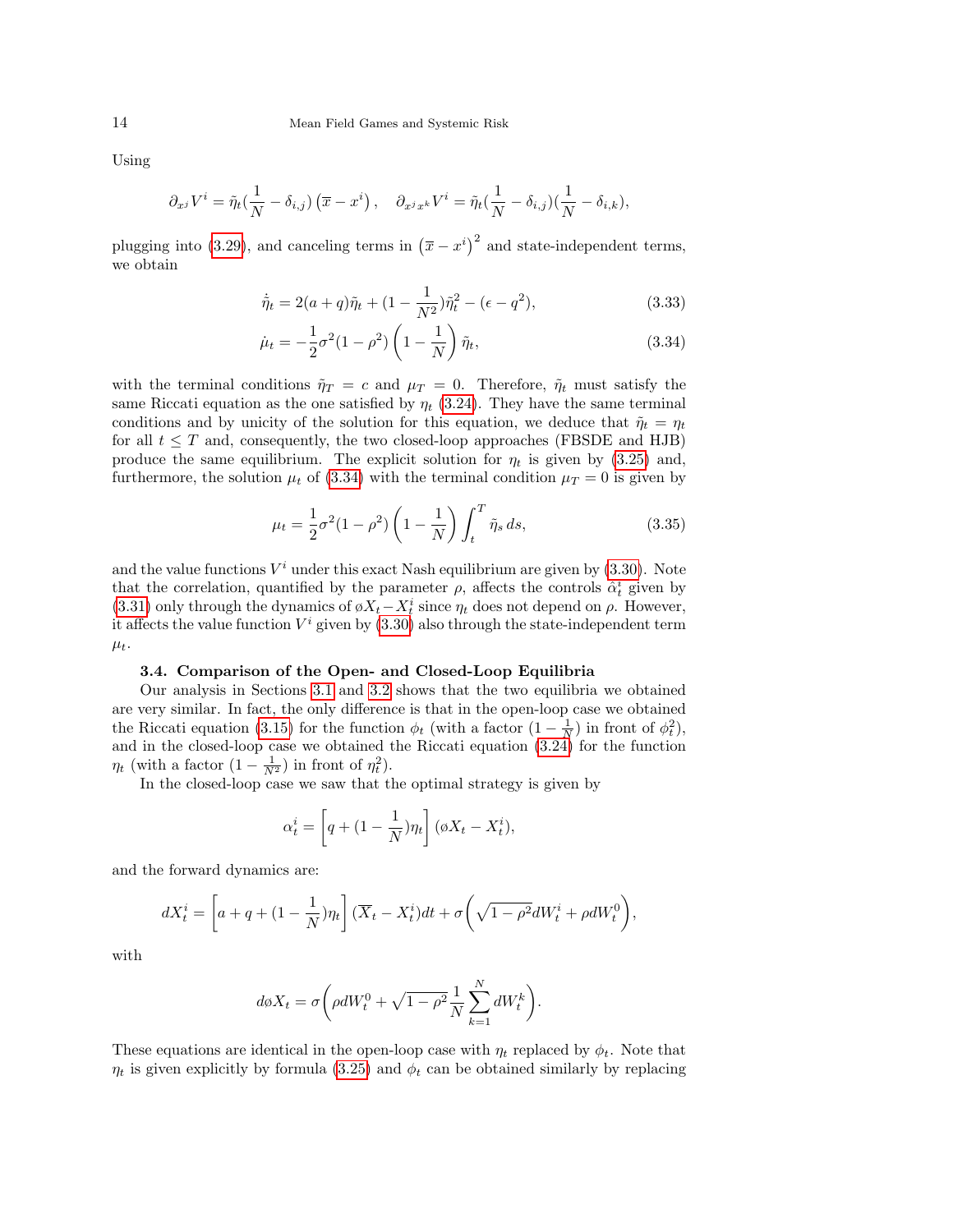

FIG. 3.1. Plots of  $\phi_t$  (solid line) and  $\eta_t$  (dashed line) with  $N = 10$ ,  $a = 1$ ,  $q = 1$ ,  $\epsilon = 10$ ,  $T = 1$ , and  $c = 0$  on the left,  $c = 1$  on the right.

the factor  $(1 - \frac{1}{N^2})$  by  $(1 - \frac{1}{N})$  (as well as in  $\delta^{\pm}$  given by  $(3.26)$  and R given by  $(3.27)$ involved in that formula).

In Figure [3.1,](#page-3-1) we show the functions  $\phi_t$  and  $\eta_t$  involved respectively in the openloop and closed-loop strategies. As expected, the difference is relatively small for  $N = 10$ . However, it is enhanced by our choice of  $\epsilon = 10$  giving a rather large factor  $\epsilon - q^2$  in front of  $(1 - \frac{1}{N})$  in the open-loop case or in front of  $(1 - \frac{1}{N^2})$  in the closed-loop case. Note that the presence of a terminal cost  $c = 1$  in the right panel produces a significant difference.

The individual value functions can be calculated as follows. Considering for instance the closed-loop case, we want to calculate

$$
V^{i}(x) = \mathbb{E}\left\{\int_{0}^{T}\left[\frac{1}{2}(\alpha^{i})^{2} - q\alpha^{i}(\overline{X}_{t} - X_{t}^{i}) + \frac{\epsilon}{2}(\overline{X}_{t} - X_{t}^{i})^{2}\right]dt + \frac{c}{2}(\overline{X}_{T} - X_{T}^{i})^{2}\right\},\,
$$

where x is the initial position of the system and  $(\alpha_t^i, X_t^i, \phi X_t)$  are given by the equations above. Then, one easily obtains by direct computation

$$
V^{i}(x) = \frac{1}{2} \int_{0}^{T} \left[ \epsilon - q^{2} + (1 - \frac{1}{N})^{2} \eta_{t}^{2} \right] \mathbb{E} \left\{ (\overline{X}_{t} - X_{t}^{i})^{2} \right\} dt + \frac{c}{2} \mathbb{E} \left\{ (\overline{X}_{T} - X_{T}^{i})^{2} \right\},
$$

with

$$
\mathbb{E}\left\{ (\overline{X}_t - X_t^i)^2 \right\} = (\phi x - x^i)^2 e^{-2\int_0^t (a + q + (1 - \frac{1}{N})\eta_s) ds}
$$

$$
+ (1 - \frac{1}{N})\sigma^2 (1 - \rho^2) \int_0^t e^{-2\int_s^t (a + q + (1 - \frac{1}{N})\eta_u) du} ds.
$$

The formula in the open-loop case is simply obtained by replacing  $\eta_t$  by  $\phi_t$ .

In Figure [3.2,](#page-4-0) we compare the value functions  $V^i$  in the open-loop and closed-loop equilibria for a choice of parameters and as  $N \to \infty$ .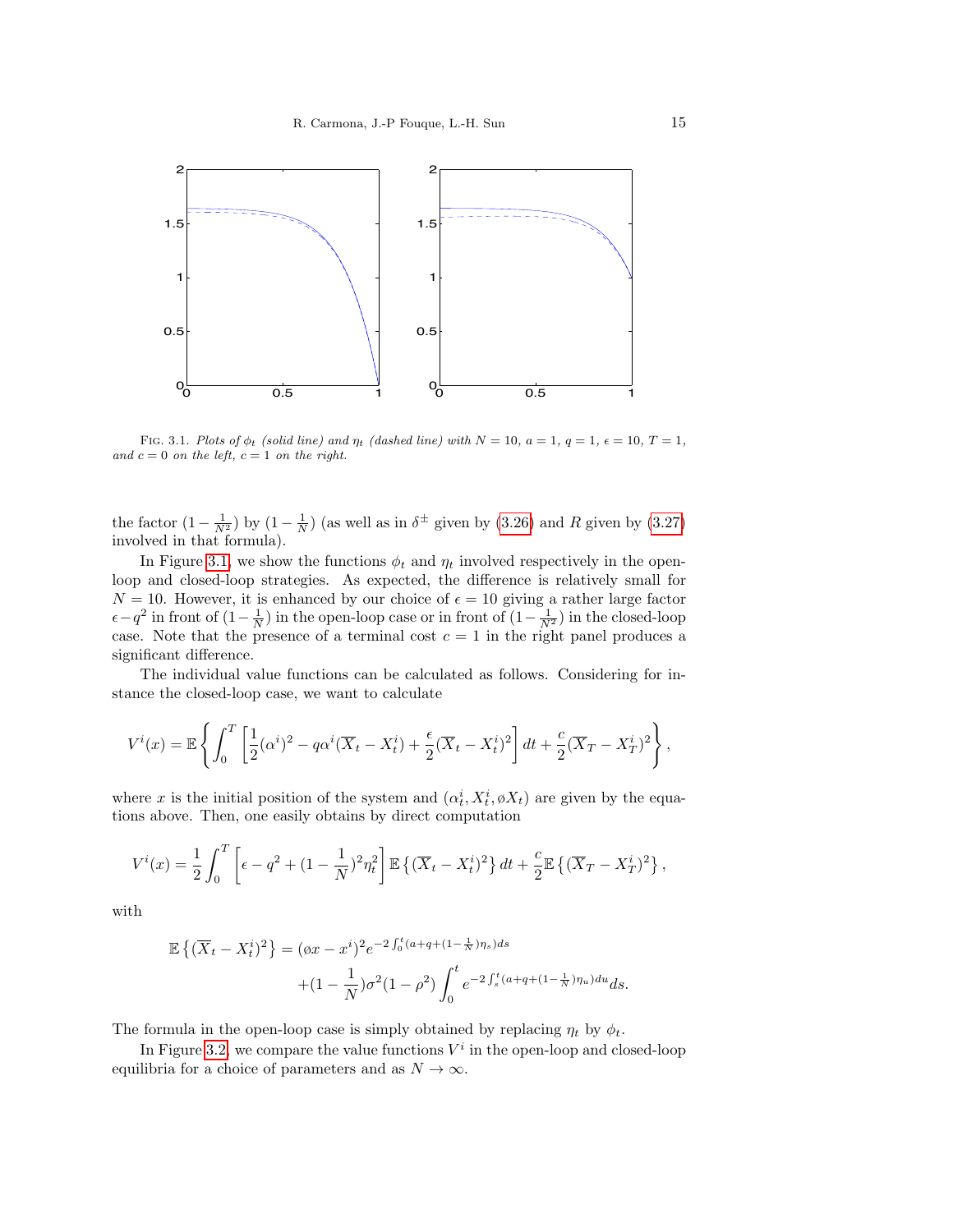

FIG. 3.2. Plots of the value function  $V^i$  as N increases: open loop (solid line), closed loop (dashed line), and common limit as  $N \to \infty$  (dotted line) with  $a = 1, q = 1, \epsilon = 10, \rho = 0.2, T = 1,$ and  $c = 10$ .

### 4. Financial Implications

<span id="page-15-0"></span>The comments below made in the case of the closed-loop equilibrium with the function  $\eta_t$  would be identical in the case of the open-loop equilibrium with  $\eta_t$  replaced by  $\phi_t$ .

- 1. Once the function  $\eta_t$  has been obtained in [\(3.25\)](#page-11-3), bank i implements its strategy by using its control  $\hat{\alpha}^i$  given by [\(3.31\)](#page-12-3). It requires its own logreserve $X_t^i$  but also the average reserve  $\mathfrak{g} X_t$  which may or may not be known to the individual bank i. Observe that the average  $\phi X_t$  is given by [\(3.22\)](#page-11-0), and is identical to the average found in Section [2.4.](#page-6-1) Therefore, systemic risk occurs in the same manner as in the case of uncontrolled dynamics with or without common noise as presented respectively in Sections [2.4](#page-6-1) and [2.3.](#page-5-3)
- 2. However, [\(3.32\)](#page-12-4) shows that the control affects the rate of borrowing and lending by adding the time-varying component  $q + (1 - \frac{1}{N})\eta_t$  to the uncontrolled rate a.
- 3. In fact, from [\(3.32\)](#page-12-4) rewritten as

$$
dX_t^i = \left(a + q + (1 - \frac{1}{N})\eta_t\right) \frac{1}{N} \sum_{j=1}^N (X_t^j - X_t^i) dt
$$
  
+  $\sigma \left(\sqrt{1 - \rho^2} dW_t^i + \rho dW_t^0\right),$  (4.1)

we see that the effect of the banks using their optimal strategies corresponds to inter-bank borrowing and lending at the increased effective rate

$$
A_t := a + q + (1 - \frac{1}{N})\eta_t
$$

with no central bank (or a central bank acting as an instantaneous **clearing** house). As a consequence, under this equilibrium, the system is operating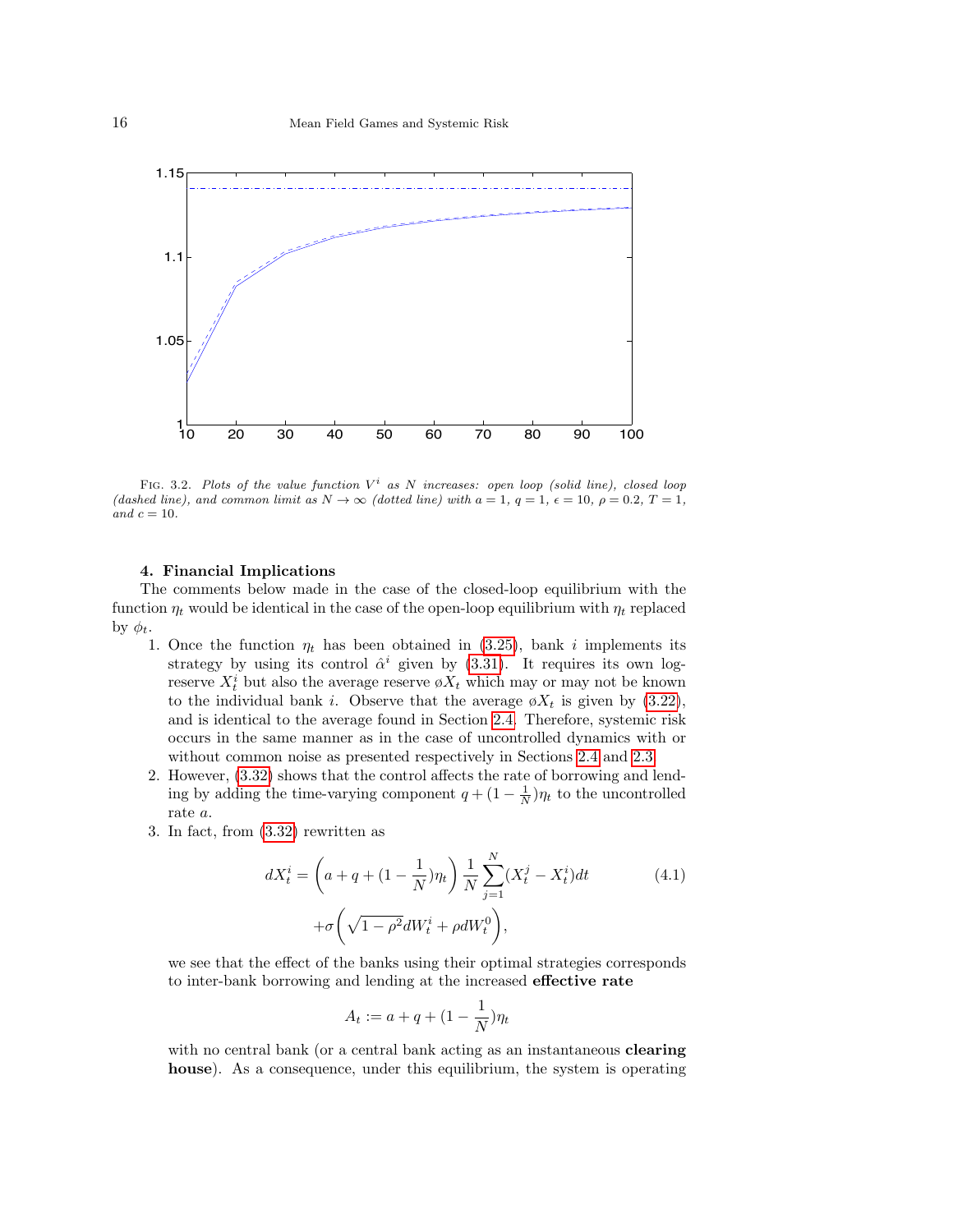

FIG. 4.1. Plots of  $\eta_t$  with  $c = 0$ ,  $a = 1$ ,  $q = 1$ ,  $\epsilon = 2$  and  $T = 1$  on the left,  $T = 100$  on the right with  $\varphi \eta \sim 0.24$  (here we used  $1/N \equiv 0$ ).

as if banks were borrowing from and lending to each other at the rate  $A_t$ , and the net effect is additional liquidity quantified by the rate of lending/borrowing.

Note that the comment above is valid not only if  $a > 0$ , in which case the effect of the game is to increase the rate of interbank lending and borrowing, but also if  $a = 0$ , in which case the effect of the game is to "create" an interbank lending and borrowing activity. In both cases, the central bank acts as a clearing house but needs to provide the information  $\phi X_t$  so that individual banks can implement their strategies.

- 4. Observe that the presence of a common noise (quantified by  $\rho$ ) does not affect the form of the optimal strategies (the function  $\eta_t$  does not depend on  $\rho$ ). However it affects the value function  $V^{i}(t, x)$  and the dynamics  $X^{i}_{t}$ , and, as we have seen in Section [2.4,](#page-6-1) it has a drastic effect on systemic risk.
- 5. It is also interesting to note that for T large, most of the time  $(T t \text{ large})$ ,  $\eta_t$  is mainly constant. For instance, with  $c = 0$ ,

$$
\lim_{T \to \infty} \eta_t = \frac{\epsilon - q^2}{-\delta^-} := \varnothing \eta,
$$

as illustrated on right panel of Figure [4.1.](#page-3-1) Therefore, in this infinite-horizon equilibrium, banks are borrowing and lending to each other at the constant rate

<span id="page-16-0"></span>
$$
A := a + q + (1 - \frac{1}{N})\emptyset \eta.
$$
 (4.2)

In Figure [4.2](#page-4-0) we show the constant effective rates  $A$  (for infinite horizon) for the open-loop and closed-loop equilibria as  $N$  increases. Note that liquidity (quantified by the effective rate of lending/borrowing  $A$ ) is higher under the open-loop equilibrium and increases with N.

In the following section, we discuss asymptotics as  $N \to \infty$ .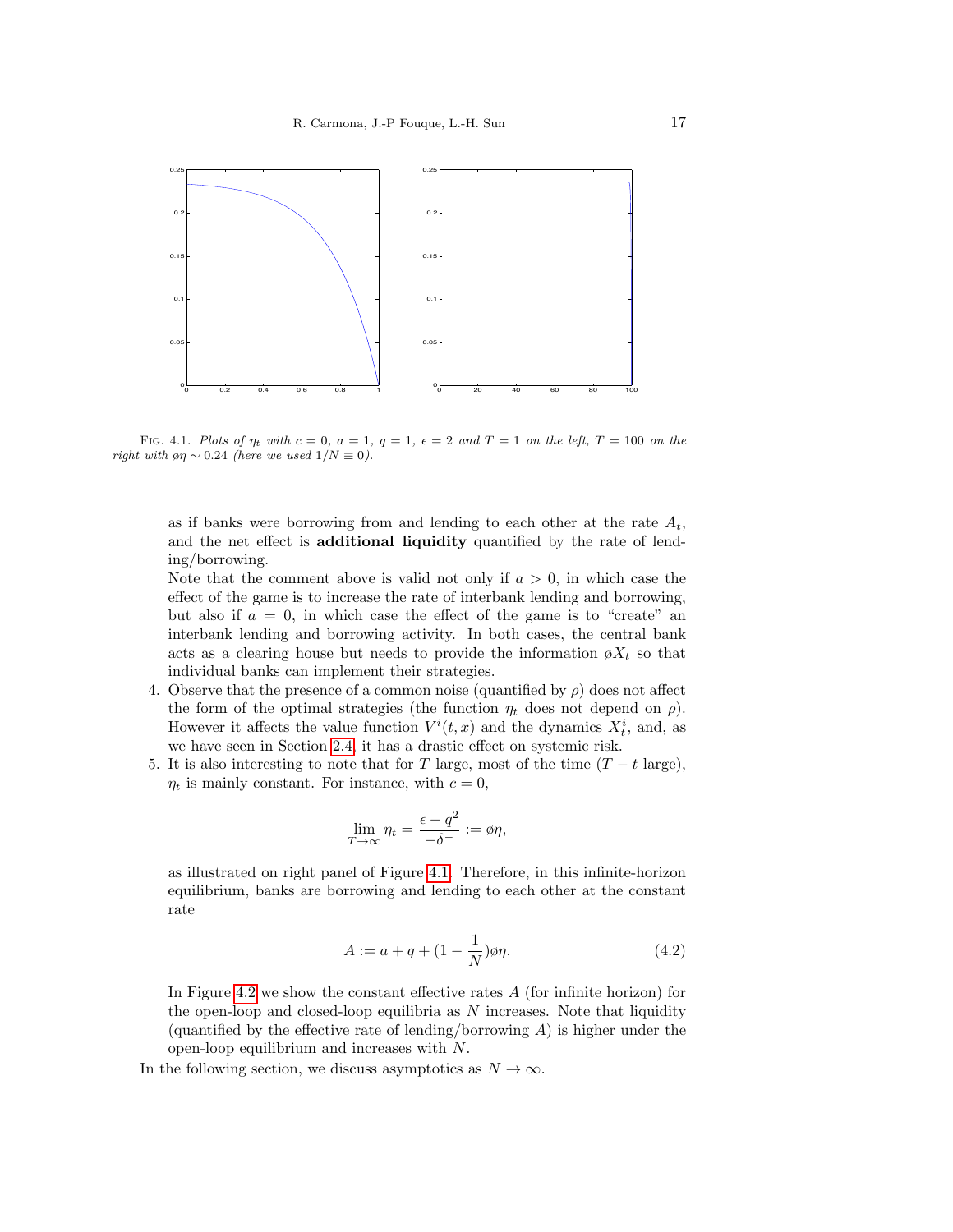

FIG. 4.2. Plots of the effective rate  $A(4.2)$  $A(4.2)$  for the open-loop equilibrium (solid line) and for the closed-loop equilibrium (dashed line) with  $a = 1, q = 1, \epsilon = 10, T = 1,$  and as N increases. The dotted line shows the common limit as  $N \to \infty$ 

### 5. Approximate Nash Equilibria

<span id="page-17-0"></span>Why would we want an approximate Nash equilibrium when we can compute an exact one?

The game presented in the previous section was essentially designed to provide explicit Nash equilibria, and the fact that it does is already remarkable! However, slight modifications, even minor, dramatically change the equilibrium structures. For instance, the presence in the dynamics of the  $X_t^i$  or in the objective functions  $J^i$  of a nonlinear term in  $\phi X_t$  renders the computation of exact Nash equilibria hopeless. The Mean Field Game strategy is based on the solution of effective equations in the limit  $N \to \infty$ , providing through the theory of the propagation of chaos, approximate Nash equilibria for the case  $N$  finite and large. We review this strategy in the context of the model presented in the previous section, and compare its output to the exact solutions derived earlier.

### 5.1. The Mean Field Game / FBSDE Approach

If it was not for the presence of a common noise, we could apply the results of [\[5\]](#page-21-13) to obtain approximate Nash equilibria from the solution of the Mean Field Game (MFG). Notice that linear quadratic MFGs are studied in [\[2\]](#page-21-12) and [\[6\]](#page-21-11). While the latter does not include the cross term  $-q\alpha(\phi x - x^i)$  in the running cost of player i, the proofs of  $[6]$  apply *mutatis mutandis* to the model of the present paper when  $\rho = 0$ . We review the MFG strategy. It is based on the following three steps:

1. Fix  $(m_t)_{t\geq0}$ , which should be thought of as a candidate for the limit of  $\overline{X}_t$  as  $N \to \infty$ :

$$
m_t = \lim_{N \to \infty} \emptyset X_t.
$$

Because of the presence of the common noise,  $(m_t)_{t\geq 0}$  is a process adapted to the filtration generated by  $W^0$  and one should think of  $m_t$  as a function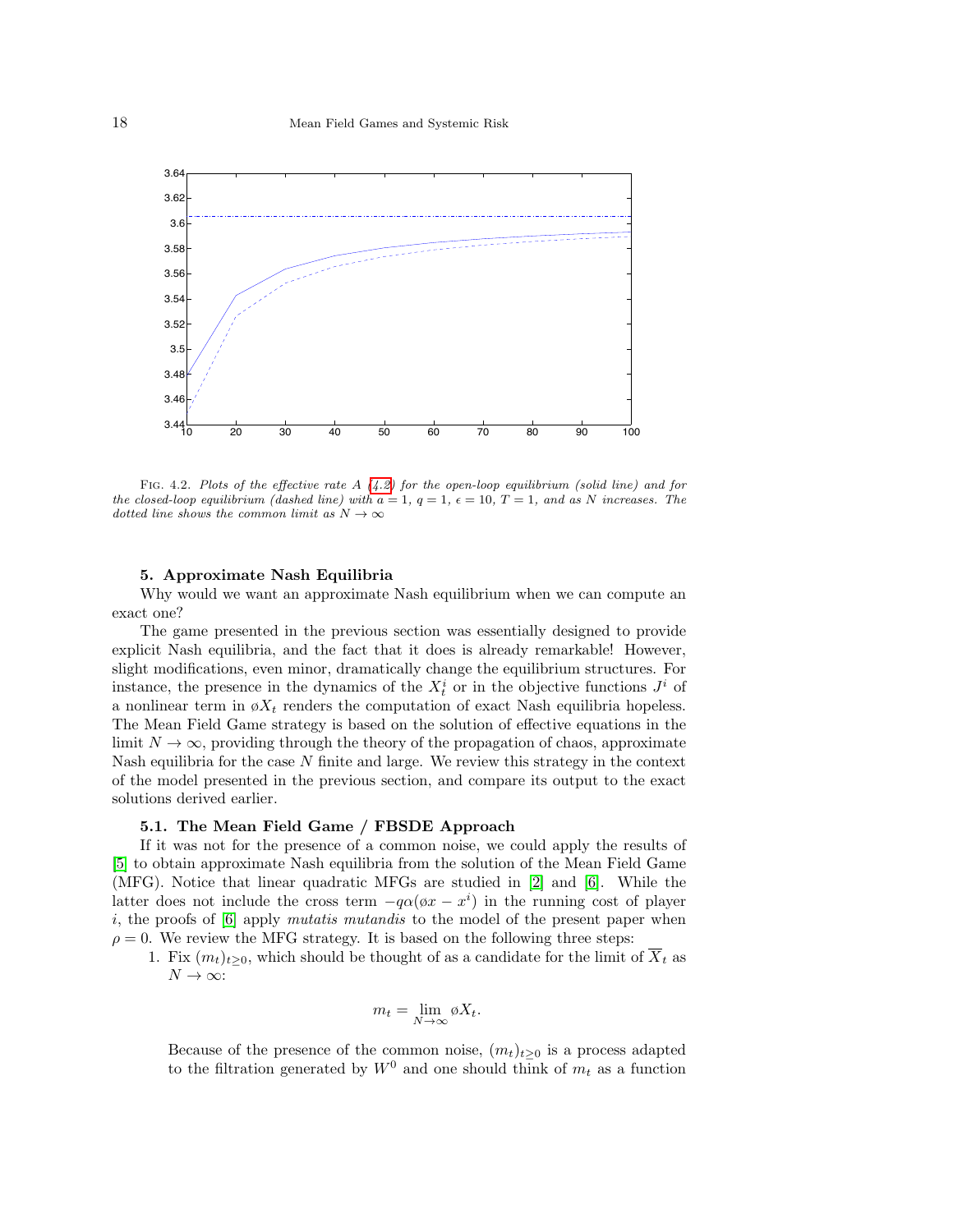of  $(W_s^0)_{s \leq t}$ ;

2. Solve the one-player standard control problem

$$
\inf_{\alpha = (\alpha_t) \in \mathcal{A}} \mathbb{E} \left\{ \int_0^T \left[ \frac{\alpha_t^2}{2} - q\alpha_t (m_t - X_t) + \frac{\epsilon}{2} (m_t - X_t)^2 \right] dt + \frac{c}{2} (m_T - X_T)^2 \right\},\,
$$

subject to the dynamics

$$
dX_t = [a(m_t - X_t) + \alpha_t] dt + \sigma \left(\rho dW_t^0 + \sqrt{1 - \rho^2} dW_t\right),
$$

where  $W_t^0$  and  $W_t$  are independent Brownian motions, independent of the initial value  $X_0$  which may be a square integrable random variable  $\xi$ .

3. Solve the fixed point problem: find  $m_t$  so that  $m_t = \mathbb{E}[X_t | (W_s^0)_{s \leq t}]$  for all t.

We treat the above stochastic control problem as a problem of control of non-Markovian dynamics with random coefficients. The Hamiltonian of the system is given by

$$
H(t, x, y, \alpha) = [a(m_t - x) + \alpha]y + \frac{1}{2}\alpha^2 - q\alpha(m_t - x) + \frac{\epsilon}{2}(m_t - x)^2,
$$

which is strictly convex in  $(x, \alpha)$  under the condition  $q^2 \leq \epsilon$  and attains its minimum at

$$
\frac{\partial H}{\partial \alpha} = 0 \longrightarrow \hat{\alpha} = q(m_t - x) - y.
$$

The corresponding adjoint forward-backward equations are given by

$$
dX_t = \frac{\partial H}{\partial y}(\hat{\alpha})dt + \sigma \left(\rho dW_t^0 + \sqrt{1 - \rho^2}dW_t\right)
$$
\n(5.1)

<span id="page-18-0"></span>
$$
= [(a+q)(m_t - X_t) - Y_t] dt + \sigma \left(\rho dW_t^0 + \sqrt{1 - \rho^2} dW_t\right), \quad X_0 = \xi
$$
  

$$
dY_t = -\frac{\partial H}{\partial x}(\hat{\alpha}) dt + Z_t^0 dW_t^0 + Z_t dW_t
$$
  

$$
= [(a+q)Y_t + (\epsilon - q^2)(m_t - X_t)] dt + Z_t^0 dW_t^0 + Z_t dW_t,
$$
  

$$
Y_t = (X_t - Y_t)^{-1} dW_t^0
$$

$$
Y_T = c(X_T - m_T),
$$

for some adapted square integrable processes  $(Z_t^0, Z_t)$ . Despite its simple looking structure, such linear systems do not always have solutions. The existence of a solution in the present situation is argued in [\[6\]](#page-21-11) where a solution is shown to exist. To identify it in the present situation, we use the notation  $m_t^X = \mathbb{E}[X_t | (W_s^0)_{s \leq t}]$  and  $m_t^Y =$  $\mathbb{E}[Y_t | (W_s^0)_{s \leq t}]$ . Taking conditional expectation given  $(W_s^0)_{s \leq t}$  in the second equation [\(5.2\)](#page-18-0), and using the fact that in equilibrium (i.e. after solving for the fixed point), we have  $m_t = m_t^X$  for all  $t \leq T$  which in turn implies  $m_T^Y = c(m_T^X - m_T) = 0$ , we obtain:

<span id="page-18-2"></span>
$$
m_t^Y = -\int_t^T e^{(a+q)(s-t)} Z_s^0 dW_s^0.
$$
\n(5.3)

Next, taking conditional expectations of both sides of equation [\(5.1\)](#page-18-0), we deduce that, in equilibrium, we shall have

<span id="page-18-1"></span>
$$
dm_t^X = -m_t^Y dt + \rho \sigma dW_t^0. \tag{5.4}
$$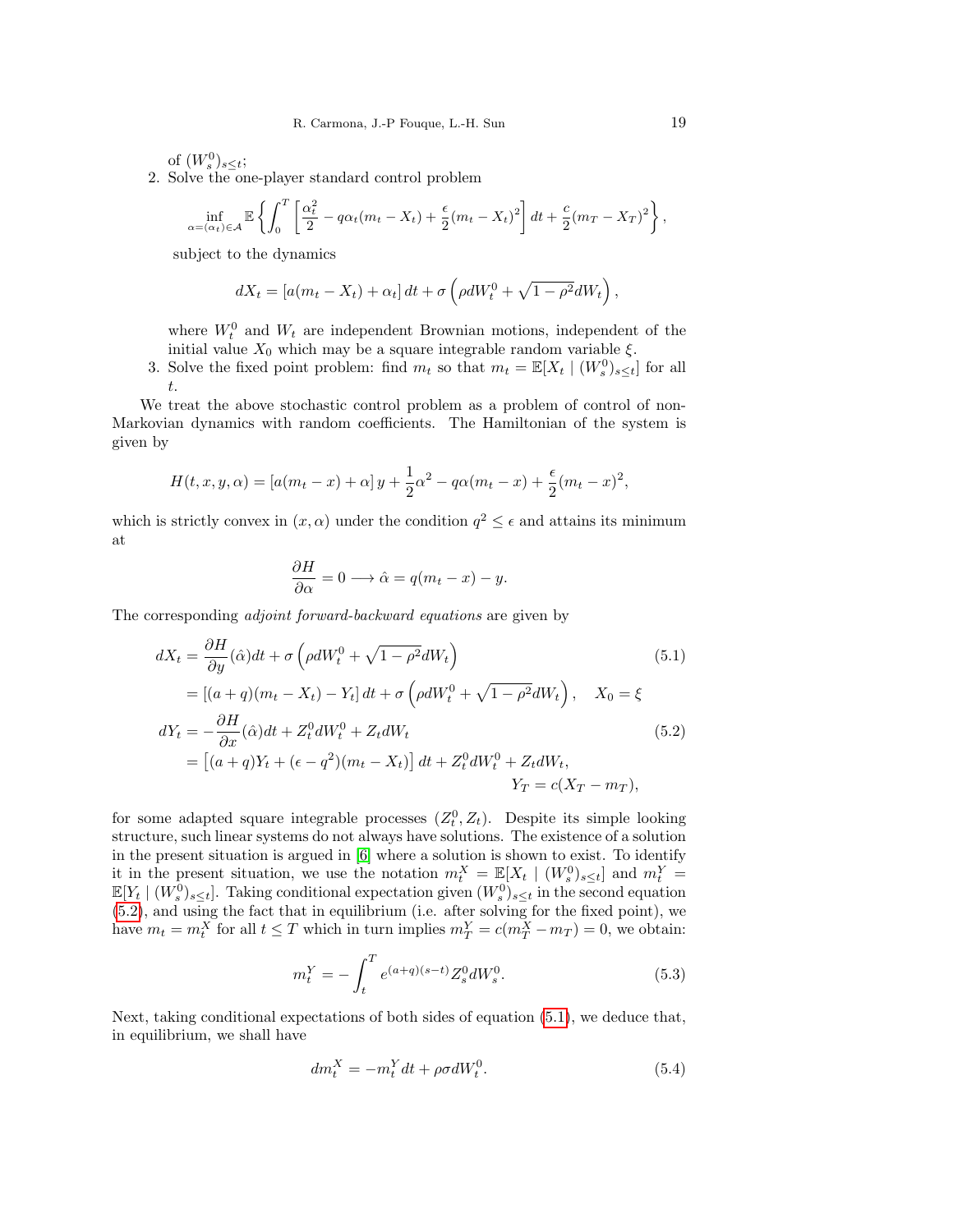Now, we make the (educated) ansatz

<span id="page-19-0"></span>
$$
Y_t = -\eta_t (m_t - X_t),\tag{5.5}
$$

for some deterministic function  $t \hookrightarrow \eta_t$  to be determined. Differentiating this ansatz and using  $(5.1)$  and  $(5.4)$  leads to

<span id="page-19-1"></span>
$$
dY_t = -\dot{\eta}_t (m_t - X_t) dt - \eta_t d(m_t - X_t)
$$
  
= 
$$
[(-\dot{\eta}_t + \eta_t (a + q + \eta_t)) (m_t - X_t) + \eta_t m_t^Y] dt + \eta_t \sigma \sqrt{1 - \rho^2} dW_t.
$$
 (5.6)

Plugging the ansatz [\(5.5\)](#page-19-0) in [\(5.2\)](#page-18-0) gives

<span id="page-19-2"></span>
$$
dY_t = [-(a+q)\eta_t + (\epsilon - q^2)] (m_t - X_t)dt + Z_t^0 dW_t^0 + Z_t dW_t.
$$
 (5.7)

Identifying the two Itô decompositions  $(5.6)$  and  $(5.7)$ , we deduce first from the martingale terms that  $Z_t^0 \equiv 0$  and  $Z_t = \eta_t \sigma \sqrt{1 - \rho^2}$ . Thus, from [\(5.3\)](#page-18-2) we obtain  $m_t^Y = 0$ , and equating the drift terms we see that  $\eta_t$  must be solution to the Riccati equation

<span id="page-19-3"></span>
$$
\dot{\eta}_t = 2(a+q)\eta_t + \eta_t^2 - (\epsilon - q^2),\tag{5.8}
$$

with terminal condition  $\eta_T = c$ . As expected, the solution for  $\eta_t$  is given explicitly in [\(3.25\)](#page-11-3) after taking the limit  $N \to \infty$ . Observe that from  $m_t^Y = 0$  and [\(5.4\)](#page-18-1) we deduce that  $m_t^X = \mathbb{E}(\xi) + \rho \sigma W_t^0$  which will enter in the optimal control  $(q + \eta_t)(m_t^X - X_t)$ .

An important result of the theory of MFGs (see for example [\[5\]](#page-21-13)) is the fact that, once a solution to the MFG is found, on can use it to construct approximate Nash equilibria for the finitely many players games. Here, if one assumes that each player is given the information  $\phi X_t$ , and if player i uses the strategy

$$
\alpha_t^i = (q + \eta_t)(\emptyset X_t - X_t^i),
$$

which is the limit as  $N \to \infty$  of the strategy used in the finite players game, one sees how solving the limiting MFG problem can provide approximate Nash equilibria for which the financial implications are identical as the ones given in Section [4](#page-15-0) for the exact Nash equilibria.

## 5.2. The Mean Field Game / HJB Approach

It is interesting to go through the derivation of the MFG solution using the HJB approach since it involves additional difficulties due to the presence of the common noise. In our toy model, it can be handled explicitly and we briefly outline this derivation.

For Markovian strategies of the form  $\alpha(t, x)$ , the dynamics are given as previously by

$$
dX_t = [a(m_t - X_t) + \alpha(t, X_t)] dt + \sigma \left(\rho dW_t^0 + \sqrt{1 - \rho^2} dW_t\right).
$$

Here, we should think as  $(W_t^0)$  as given, so that the forward equation for the conditional density of  $X_t$  becomes a stochastic PDE (SPDE) which can be written as

$$
dp_t = \left\{-\partial_x \left[ \left( a(m_t - x) + \alpha(t, x) \right) p_t \right] + \frac{1}{2} \sigma^2 (1 - \rho^2) \partial_{xx} p_t \right\} dt - \rho \sigma(\partial_x p_t) dW_t^0,
$$

with the initial density  $p_0$  being the density of  $\xi$ . Here  $\alpha(t, x)$  is given and  $m_t =$  $\int x p_t(x) dx$ . Consequently,  $m_t$ , the conditional mean of  $X_t$  given  $W^0$  is a stochastic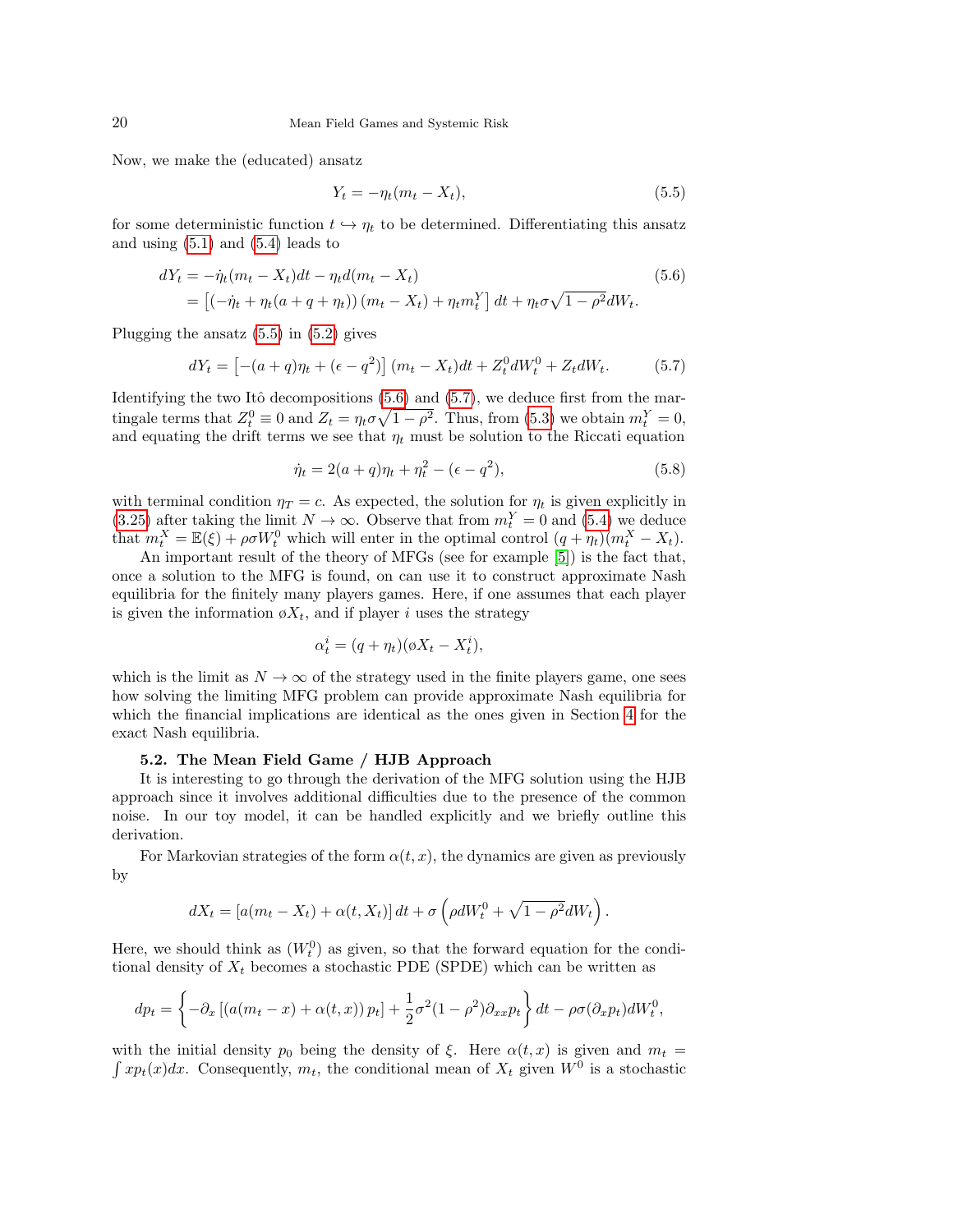process which will turn out to be Markovian with its infinitesimal generator denoted by  $\mathcal{L}^m dt + \rho \sigma(\partial_m) dW_t^0$ . The HJB equation for the value function  $V(t, x, m)$  can be written as

$$
dV + \left[\frac{1}{2}\sigma^2(1-\rho^2)\partial_{xx}V + \mathcal{L}^mV + (\partial_{xm}V)\frac{d\langle m, X\rangle}{dt}\right]dt
$$
  
+ 
$$
\inf_{\alpha} \left\{ \left[a(m-x) + \alpha\right]\partial_x V + \frac{\alpha^2}{2} - q\alpha(m-x) + \frac{\epsilon}{2}(m-x)^2 \right\}dt
$$
  
+ 
$$
\rho\sigma(\partial_m V)dW_t^0 + \rho\sigma(\partial_x V)dW_t^0 = 0.
$$

Next, we minimize in  $\alpha$  to get  $\hat{\alpha} = q(m-x) - \partial_x V$ , and we make the ansatz  $V(t, x, m) =$  $\frac{\eta_t}{2}(m-x)^2 + \mu_t$ . Plugging in the forward equation for  $p_t$ , multiplying by x, and integrating with respect to  $x$  gives

$$
dm_t = \rho \sigma dW_t^0.
$$

Therefore, conditionally in  $W^0$ ,  $\mathcal{L}^m V = 0$  and  $d\langle m, X \rangle = 0$ . Then, verifying that the ansatz satisfies the HJB equation, by canceling terms in  $(m - x)^2$  we obtain that  $\eta_t$ must satisfy the Riccati equation [\(5.8\)](#page-19-3), and canceling state-independent terms leads to  $\dot{\mu}_t = -\frac{1}{2}\sigma^2(1-\rho^2)\eta_t$  and therefore

$$
\mu_t = \frac{1}{2}\sigma^2(1-\rho^2)\int_t^T \eta_s ds.
$$

## 5.3. Controlling McKean-Vlasov Dyamics: Possibly a Different Solution

In this subsection we search for a different type of approximate equilibrium. As before, we require that all the banks use the same feedback function  $\alpha$  to compute their lending and borrowing rate from their private information, but we now work with a different notion of equilibrium. We now base the notion of a critical point for the optimization on a simultaneous deviation of all the strategies at once. So instead of stress-testing by perturbing the lending and borrowing policy one at a time like in the search for Nash equilibria, we perturb them simultaneously. This form of equilibrium was tentatively called *franchised* equilibrium in [\[4\]](#page-21-14). See also [\[6\]](#page-21-11) for a comparison with the results of the MFG models. Our interest in this model comes from the results of these two papers which show that, despite strong similarities, these two models can lead to different solutions, even in the case of linear - quadratic models.

The theory of the propagation of chaos implies that, when  $N \to \infty$ , the individual states  $X_t^i$  become independent and identically distributed, their common distribution being the law of the solution of an equation of the McKean-Vlasov type:

<span id="page-20-0"></span>
$$
dX_t = [a(\mathbb{E}[X_t] - X_t) + \alpha(t, X_t)]dt + \sigma dW_t, \qquad (5.9)
$$

for some Wiener process  $W$ . See for example [\[21\]](#page-22-1) or [\[16\]](#page-21-18). Accordingly, the expected cost that the players try to minimize becomes

$$
J(\phi) = \mathbb{E}\bigg[\int_0^T f(X_t, \mathbb{P}_{X_t}, \alpha(X_t))dt + g(X_T, \mathbb{P}_{X_T})\bigg],
$$

where we use the notation  $\mathbb{P}_Y$  to denote the law of the random variable Y. In the linear-quadratic case at hand, both functions  $f$  and  $g$  do not depend upon the entire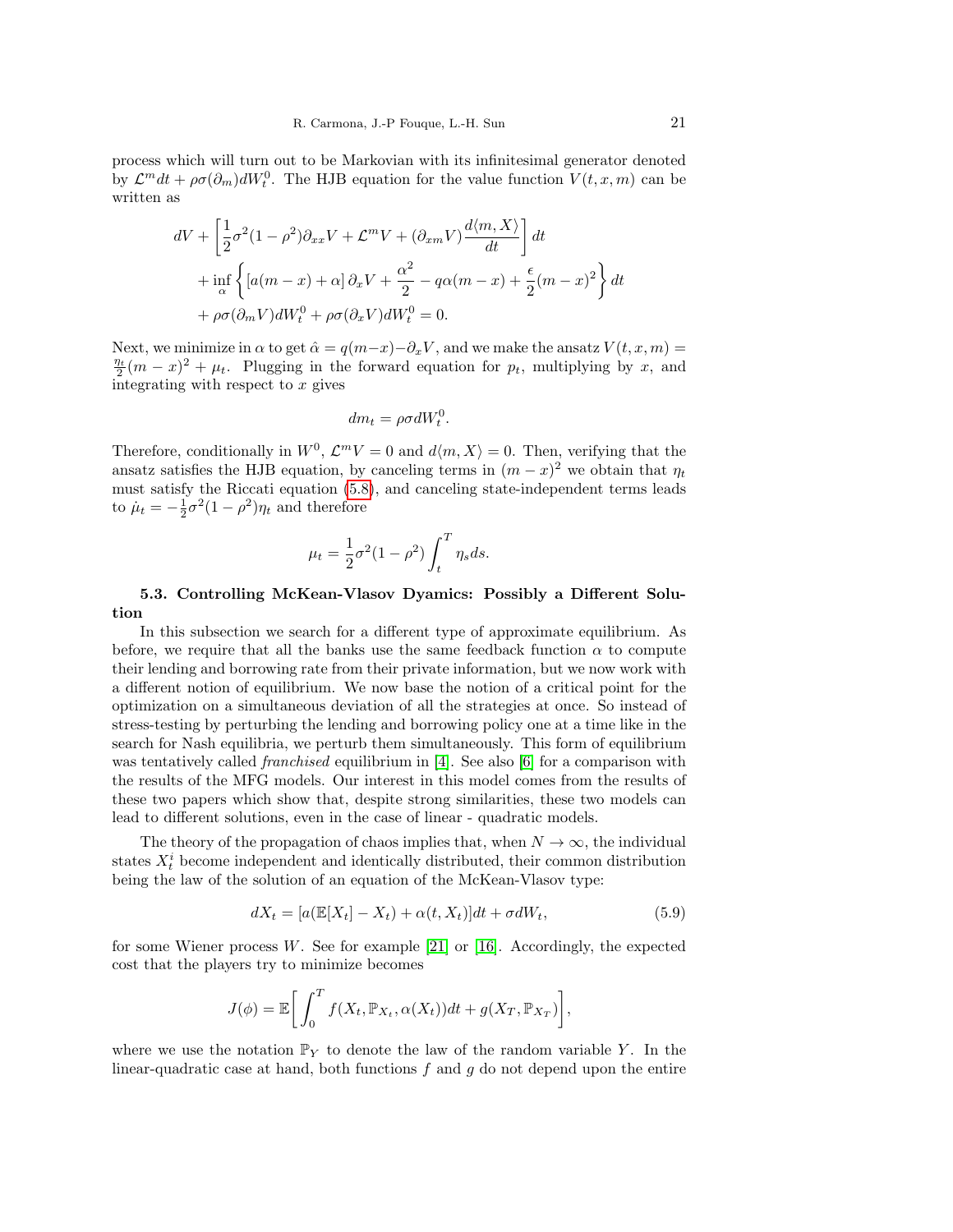distribution  $\mathbb{P}_{X_t}$ , but only upon the first two moments  $\mathbb{E}[X_t]$  and  $\mathbb{E}[X_t^2]$ . The search for equilibrium considered in this subsection amounts to minimizing  $J(\alpha)$  over a set of admissible feedback functions  $\alpha$  under the constraint [\(5.9\)](#page-20-0). The probabilistic approach to the solution of this problem is developed in [\[4\]](#page-21-14) where a Pontryagin stochastic maximum principle is proved in full generality. Adjoint equations are identified and it is shown that there are different than in the MFG case. However, in the present situation, the fact that the cost functions  $f(x, \mu, \alpha)$  and  $g(x, \mu)$  depend only upon the distance from the argument x to the mean of the measure  $\mu$  implies that the expectation  $\mathbb{E}[Y_t]$  of the adjoint process vanishes, and the correction to the driver of the MFG adjoint equation vanishes as well. In the notation of [\[6\]](#page-21-11), this corresponds to the fact that  $\varphi q = -q$  and  $\varphi m_t = -m_t$ , implying that the differences exhibited there between the solutions of linear quadratic MFG and McKean-Vlasov controlled dynamics do not exist in this instance. Again, this is due to the special form of interaction between the players through  $\phi X_t - X_t^i$ .

In any case, the two forms of approximate equilibria, though different in general, do coincide in our model of lending and borrowing!

#### REFERENCES

- <span id="page-21-16"></span>[1] T. Başar and G. J. Olsder. Dynamic Noncooperative Game Theory (2nd Edition). SIAM, Classic in Applied Mathematics 23, 1999.
- <span id="page-21-12"></span>[2] A. Bensoussan, K.C.J. Sung, S.C.P. Yam, and S.P. Yung. Linear quadratic mean field games. Technical report, 2011.
- <span id="page-21-17"></span>[3] R. Carmona. Lectures on Stochastic Control and Differential Games. 2013.
- <span id="page-21-14"></span>[4] R. Carmona and F. Delarue. Optimal control of McKean-Vlasov stochastic dynamics. Technical report, 2012.
- <span id="page-21-13"></span>[5] R. Carmona and F. Delarue. Probabilistic analysis of mean field games. SIAM Journal on Control and Optimization, 2013.
- <span id="page-21-11"></span>[6] R. Carmona, F. Delarue, and A. Lachapelle. Control of McKean-Vlasov versus Mean Field Games. Mathematics and Financial Economics, 7:131–166, 2013.
- <span id="page-21-15"></span>[7] R. Carmona and D. Lacker. A probabilistic weak formulation of mean field games and applications. Technical report, Princeton University, 2013.
- <span id="page-21-0"></span>[8] J.-P. Fouque and J. Langsam Editors. Handbook on Systemic Risk. Cambridge University Press, 2013.
- <span id="page-21-1"></span>[9] J.-P. Fouque and T. Ichiba. Stability in a model of inter-bank lending. Submitted, 2011.
- <span id="page-21-2"></span>[10] J.-P. Fouque and L.-H. Sun. Systemic risk illustrated. Handbook on Systemic Risk, Eds J.-P. Fouque and J. Langsam, 2013.
- <span id="page-21-3"></span>[11] J. Garnier, G. Papanicolaou, and T.-W. Yang. Diversification in financial networks may increase systemic risk. Handbook on Systemic Risk, Eds J.-P. Fouque and J. Langsam, 2013.
- <span id="page-21-4"></span>[12] J. Garnier, G. Papanicolaou, and T.-W. Yang. Large deviations for a mean field model of systemic risk. SIAM Journal on Financial Mathematics, 2013.
- <span id="page-21-7"></span>[13] O. Guéant, J.-M. Lasry, and P.-L. Lions. Mean field games and applications. In R. Carmona et al., editor, Paris Princeton Lectures in Mathematical Finance IV, volume 2003 of Lecture Notes in Mathematics. Springer Verlag, 2010.
- <span id="page-21-9"></span>[14] M. Huang, P.E. Caines, and R.P. Malhamé. Large population stochastic dynamic games: closed-loop McKean-Vlasov systems and the Nash certainty equivalence principle. Communications in Information and Systems, 6:221–252, 2006.
- <span id="page-21-10"></span>[15] M. Huang, P.E. Caines, and R.P. Malham´e. Large population cost coupled LQG problems with nonuniform agents: individual mass behavior and decentralized  $\epsilon$ -Nash equilibria. IEEE Transactions on Automatic Control, 52:1560–1571, 2007.
- <span id="page-21-18"></span>[16] B. Jourdain, S. Méleard, and W. Woyczynski. Nonlinear SDEs driven by Lévy processes and related PDEs. ALEA, Latin American Journal of Probability, 4:1–29, 2008.
- <span id="page-21-8"></span>[17] A. Lachapelle. Human crowds and groups interactions: a mean field games approach. Technical report, CEREMADE, University Paris Dauphine, 2010.
- <span id="page-21-5"></span>[18] J.-M. Lasry and P.-L. Lions. Jeux à champ moyen i. le cas stationnaire. Comptes Rendus de l'Académie des Sciences de Paris, ser. A, 343(9), 2006.
- <span id="page-21-6"></span>[19] J.-M. Lasry and P.-L. Lions. Jeux à champ moyen ii. horizon fini et contrôle optimal. Comptes